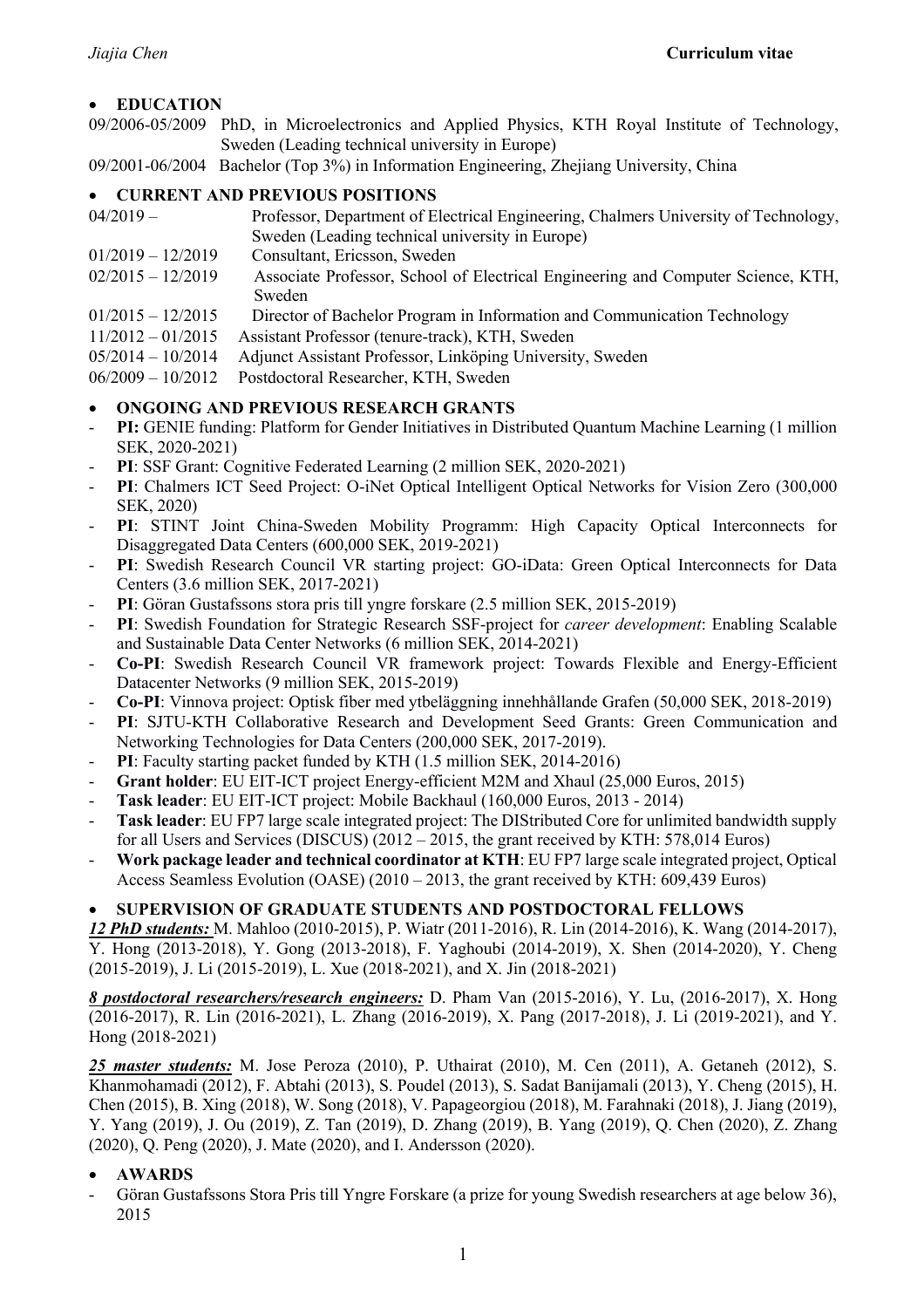- Best Paper Awards at IEEE ICAIT 2018: X. Shen and SPIE ICOCN 2018: D. Zhang.
- Three Best Student Paper Awards at IEEE/OSA/SPIE Asia Communications and Photonics Conference ACP for supervised students: R. Lin, 2014; M. Cen, 2015; J. Li, 2017.
- Two Best Student Paper Awards Winner at SPIE Asia-Pacific Optical Communications Conference APOC, in 2007 and 2008

# • **SKILLS and TRAINNING**

Training: Research leadership programs organized by Swedish Foundation for Strategic Research and KTH; Pedagogical training programs organized by KTH and Chalmers.

Programming Skills: Matlab, C&C++, Python, and Java.

Languages: English (professional), Swedish (basic), and Mandarin Chinese (native).

## • **ORGANISATION OF SCIENTIFIC MEETINGS**

- 2020 Subcommittee Co-Chair at IEEE/OSA/SPIE ACP 2020 Symposium Co-Chair at IEEE Globecom 2019 Subcommittee Chair at IEEE/OSA OFC (flagship conference with 20,000+ attendants) 2019 Subcommittee Co-Chair at IEEE/OSA/SPIE ACP 2019 Poster Award Committee Chair at Optics & Photonics in Sweden conference 2018 Chair of Workshop at ECOC 2018 General Chair of IEEE ICAIT 2018 2018 Co-Chair of Session I SPIE ICOCN
- 2015 2019 Chair of workshop at IEEE ICTON
- 2015 Co-Chair of Optical Networking and Switching Technologies Symposium at OECC
- 2014 2016 Chair of Focus Sessions at PIERS
- 2014 Chair of the Local Organizing Committee of IEEE ONDM
- 2014 Chair of Swedish National Computer Networking Workshop (SNCNW)
- 2013 2014 Chair of workshop at IEEE/OSA/SPIE ACP
- 2010 2012 Co-Chair of workshops at IEEE/OSA/SPIE ACP
- 2011 Co-Chair of the Local Organizing Committee of IEEE ICTON

## • **REVIEWING ACTIVITIES**

## *TPC Members*

**ECOC 2020** *(flagship conference with 10,000+ attendants)*; **IEEE/OSA OFC 2016-2018** *(flagship conference with 20,000+ attendants)*; IEEE/OSA Photonics in Switching 2015, IEEE RNDM 2015; IEEE ICOCN 2014; IEEE GLOBECOM, Workshop on SDN-Optics 2013, Symposium on Optical Networks and Systems 2015-2019 *(flagship conference in IEEE communications society)*; IEEE/OSA/SPIE ACP 2013-2015; IEEE ONDM 2013-2015; ACM/IEEE/IFAC/TRB ICCVE 2012; IEEE ICC, Symposium on Optical Networks and Systems 2012-2019 *(flagship conference in IEEE communications society)*; International workshop on FOAN 2010-2012; IEEE HPSR 2011; IEEE ICNC, Symposium on Optical and Grid Networking 2013.

## *Reviewer of project proposals*

Technology Foundation STW, Netherland, 2010, 2018; NSERC Natural Sciences and Engineering Research Council of Canada, 2014; NCN National Science Center, Poland, 2014 and 2015; Research Grants Council (RGC) of Hong Kong, 2017, 2019 and 2020; National Natural Science Foundation of China, 2017, 2020; Science Foundation Ireland, 2017; Academy of Finland, 2018; Dutch Research Council, 2020; Swedish Foundation for Strategic Research SSF, 2020; EU H2020 Next Generation Internet NGI, 2020.

## *PhD thesis external reviewer/committee member:*

Xuwei Xue, Eindhoven University of Technology, 2020; Hui Yuan, University College London, 2020; Xing Chang, City University of Hong Kong, 2019; Tamas Lengyel, Chalmers University of Technology, Sweden, 2019; Xiaowen Chen, KTH, Sweden, 2019; Guang Yang, KTH, Sweden, 2018; Fangyuan Zhang, McGill University, Canada, 2018; Min Cen, University de Mons, Belgium, 2016; Xian Xu, McGill University, Canada, 2015.

## *Faculty position external reviewer:*

Chinese University of Hong Kong, 2020; Linköping University, Sweden, 2020.

*Associate editor for the following international journal*

2015 – Journal of The Franklin Institute, Elsevier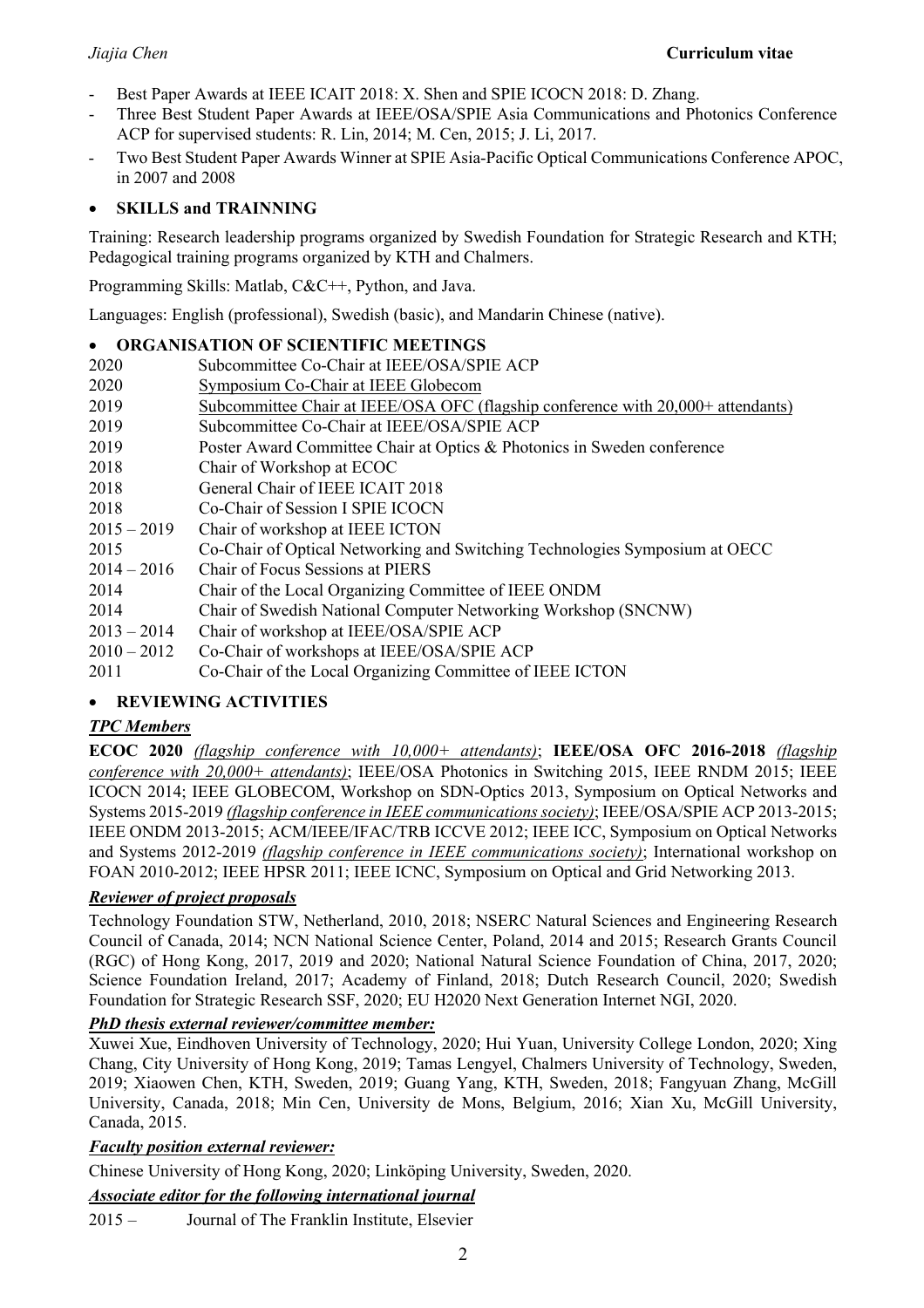#### • **MEMBERSHIPS OF SCIENTIFIC SOCIETIES**

- 2014 IEEE Senior Member (Communications Society, Photonics Society)
- 2018 Board Member of the IEEE Photonics Society Sweden Chapter
- 2019 OSA Member

# • **PATENTS:**

- [1] **J. Chen** and L. Wosinska, "Improvements in optical communications networks", worldwide patent, PCT/SE2009/051221, granted.
- [2] **J. Chen**, and P. Urban, "Arrangement at a remote node, a remote node, a central office and respective methods therein for supervision of a wavelength division multiplexed passive optical network", worldwide patent, PCT/SE2012/050337, granted.
- [3] **J. Chen** and P. Urban, "Routing in a WDM-based PON", worldwide patent, PCT/SE2012/051342, granted.
- [4] P. Urban, R. de Almeida and **J. Chen**, "Transceiver and method for monitoring of scm transmission on fibre cable", worldwide patent, PCT/SE2014/050254, granted.
- [5] M. Mahloo, **J. Chen** and L. Wosinska, "A Passive Optical Networks Structure and A Remote Node in A Backhaul Communication Network", filed worldwide patent, PCT/SE2014/051029, Sept. 2014.
- [6] F. Yaghoubi, A. Rostami, **J. Chen**, P. Ohlen, and L. Wosinska, "Routing Control in a Communication Network", filed worldwide patent, PCT/EP2015/079815, Dec. 2015.
- [7] **J. Chen** and W. Mei, "Fast Fiber Fault Monitoring System", filed Chinese patent, Apr. 2014. Application No. 201410159847.4.
- [8] **J. Chen**, Y. Gong and W. Mei, "Passive Optical Interconnect Architecture", filed Chinese patent, Apr. 2014. Application No. 201410159689.2.
- [9] **J. Chen**, Y. Gong and W. Mei, "Optical Communication Networks for Mobile Backhauling", filed Chinese patent, Apr. 2014. Application No. 201410159848.9.
- [10] L. Zhang, X. Pang, S. Xiao and **J. Chen**, "Optical communication channel equalization using a kernel", filed US patent, 16038658, 2018.

# • **TEACHING ACTIVITIES**

- IK1611 (2B1315) Dimensioning of Communication Systems, undergraduate course, KTH Royal Institute of Technology
	- 2012-2019, course responsible and examiner
	- 2011-2012, lecturer
	- 2007-2010, teaching assistant
- FIK3611 Dimensioning of Advanced Communication Systems, graduate course, KTH Royal Institute of Technology
	- 2012-2019, course responsible and examiner
	- 2011-2012, lecturer
- IO2654 (2B1824) Optical Networking, undergraduate course, KTH Royal Institute of Technology, 2012, guest lecturer.
- FIO3654 Advances in Optical Networking, postgraduate course, KTH Royal Institute of Technology, 2012, guest lecturer.
- "Optical Networks for Data Centers", invited tutorials at
	- Xidian University, May 2020
	- Peking University, Apr. 2020
	- The Hong Kong Polytechnic University, Sept. 2017
	- University of Science and Technology of China, Oct. 2016
	- Workshop on Frontiers and Challenges in Optical Communication, Sweden Chapter of IEEE Photonics Society, Sept. 2015
	- McGill University, Montreal Chapter of IEEE Photonics Society, June 2015
	- City University of Hong Kong, Aug. 2014
- "Next Generation Optical Networks: Design, Analysis and Simulation", invited tutorial at
	- Sun Yat-sen University, China, Sep. 2016
	- École de technologie supérieure, Canada, June 2015
	- Guest courses in Zhejiang University, China, Nov. 2015
	- Shanghai Jiao Tong University, China, Dec. 2015
	- Doctoral school of the "Photonics@be" in Belgium, May 2014
- "Next generation fiber access networks", invited tutorials at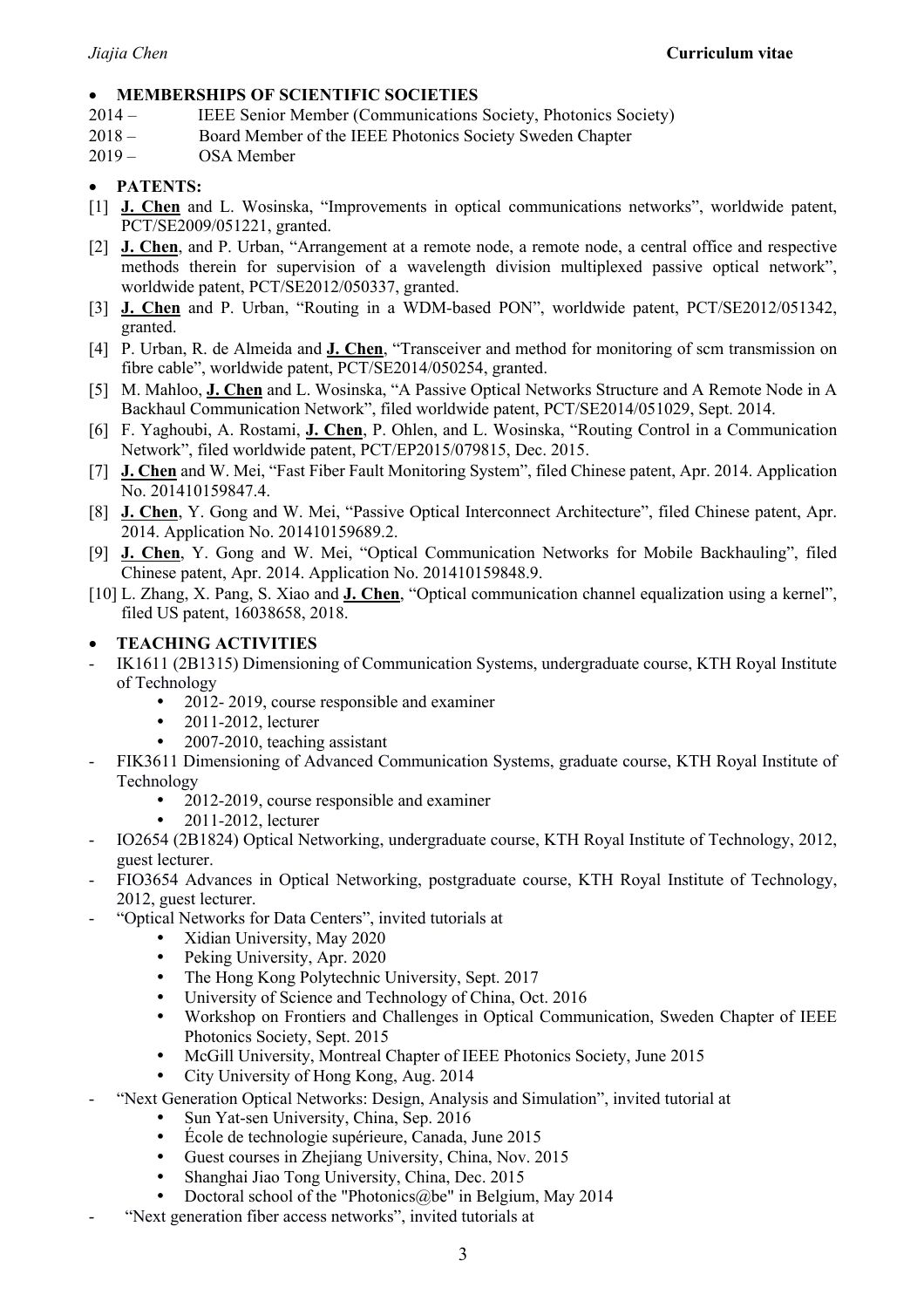- Linköping University, Sweden, Feb. 2014
- Soochow University, China, Jan. 2014
- Zheijang University, China, Nov. 2013
- Munich University of Technology (TUM), Germany, Jun. 2010 and May 2011
- "5G Transport Networks", seminars given at
	- Princeton University, USA, Jan. 2019
	- Rutgers, the State University of New Jersey, USA, Jan. 2019
- Optical Networking, 2004-2006, postgraduate course, Zhejiang University, teaching assistant
- Communication Theory, 2005-2006, postgraduate course, Zhejiang University, teaching assistant

#### • **PUBILICATIONS**

#### *A full list of peer-reviewed journal papers*

- [1] L. Zhang, **J. Chen**, A. Udalcovs, X. Pang, R. Schatz, U. Westergren, S. Popov, S. Xiao, O. Ozolins, "Kernel Affine Projection for Nonlinearity Tolerant Optical Short Reach Systems," in IEEE Transactions on Communications, doi: 10.1109/TCOMM.2020.3007643.
- [2] Y. Hong, D. Zhang, B. Yang, G. Chen, Y. Wang, Q. Chen, X. Hong and **J. Chen**, "A Multi-Floor Arrayed Waveguide Grating based Architecture with Grid Topology for Datacenter Networks", *IEEE*  Access, vol. 8, pp. 107134-107145, May 2020.
- [3] J. Li, X. Shen, L. Chen and **J. Chen**, "Bandwidth Slicing to Boost Federated Learning over Passive Optical Networks" IEEE Communications Letters, vol. 24, pp. 1492-1495, July 2020.
- [4] Y. Lu, X. Li, X. Pang, L. Hu, X. Wang, M. Bi and J. Chen, "Mark Ratio Modulation over Pulse Position Modulation", Elsevier Optical Fiber Technology, vol. 57, July 2020. https://doi.org/10.1016/j.yofte.2020.102201.
- [5] R. Lin, A. Udalcovs, O. Ozolins, X. Pang, L. Gan, M. Tang, S. Fu, S. Popov, T. Ferreira da Silva, G. B. Xavier, and **J. Chen**, "Telecommunication Compatibility Evaluation for Co-existing Quantum Key Distribution in Homogenous Multicore Fiber," *IEEE Access*, vol. 8, pp. 78836-78846, April 2020.
- [6] R. Lin, Y. Cheng, M. De Andrade, L. Wosinska and **J. Chen**, "Disaggregated Data Centers: Challenges and Trade-offs", IEEE Communications Magazine, vol. 58, pp. 20-26, Feb. 2020.
- [7] X. Pang, O. Ozolins, R. Lin, L. Zhang, A. Udalcovs*,* L. Xue, R. Schatz, U. Westergren, S. Xiao, W. Hu, G. Jacobsen, S. Popov, and **J. Chen**, "200 Gbps/lane IM/DD Technologies for Short Reach Optical Interconnects", Journal of Lightwave Technology, vol. 38, pp. 492-503, Jan. 2020.
- [8] Y. Cao, Y. Zhao, J. Li, R. Lin, J. Zhang and **J. Chen**, "Multi-Tenant Provisioning for Quantum Key Distribution Networks with Heuristics and Reinforcement Learning: A Comparative Study", IEEE Transactions on Network and Service Management, vol. 17, no. 2, pp. 946-957, June 2020.
- [9] L. Xue, L. Yi, W. Hu, R. Lin and **J. Chen**, "Optics-simplified DSP for 50 Gb/s PON downstream transmission using 10 Gb/s optical devices," *Journal of Lightwave Technology*, vol. 38, pp. 583-589, Feb. 2020.
- [10] L. Zhang, **J. Chen**, E. Agrell, R. Lin and L. Wosinska, "Enabling Technologies for Optical Data Center Networks: Spatial Division Multiplexing," *Journal of Lightwave Technology*, vol. 38, pp 18-30, Jan. 2020.
- [11] L. Zhang, X. Pang, A. Udalcovs, O. Ozolins, R. Lin, X. Yin, M. Tang, W. Tong, S. Xiao, and **J. Chen**, "Kernel mapping for mitigating nonlinear impairments in optical short-reach communications," Opt. Express, vol. 27, pp. 29567-29580, Oct. 2019. (Highlighted as an Editor's Pick)
- [12] Y. Zhang, W. Song, Z. Tan, H. Zhu, Y. Wang, CM. Lam, Y. Weng, SP. Hoi, H. Lu, B. Chan, **J. Chen** and L. Yi, "Could social robots facilitate children with autism spectrum disorders in learning distrust and deception?", Elsevier Computers in Human Behavior, vol. 98, pp.140-149, Sept. 2019.
- [13] Z. Zhang, Y. Zhu, W. Zhu, H. Chen, X. Hong, and **J. Chen**, "Iterative point-wise reinforcement learning for highly accurate indoor visible light positioning," Opt. Express, vol. 27, pp. 22161-22172, Aug. 2019.
- [14] Y. Zhang, W. Song, Z. Tan, Y. Wang, CM. Lam, SP. Hoi, Q. Xiong, **J. Chen** and L. Yi, "Theory of Robot Mind: False Belief Attribution to Social Robots in Children With and Without Autism", Front. Psychol. vol. 10, pp. 1732-1739, Aug. 2019.
- [15] W. Cao, W. Song, X. Li, S. Zheng, G. Zhang, Y. Wu, S. He, H. Zhu and **J. Chen**, "Interaction With Social Robots: Improving Gaze Toward Face but Not Necessarily Joint Attention in Children With Autism Spectrum Disorder" Front. Psychol. vol. 10, pp.1503, July 2019.
- [16] L. Zhang, A. Udalcovs, R. Lin, O. Ozolins, X. Pang, L. Gan, R. Schatz, M. Tang, S. Fu, D. Liu, W. Tong, S. Popov, G. Jacobsen, W. Hu, S. Xiao, and **J. Chen**, "Towards Terabit Digital Radio over Fiber Systems: Architecture and Key Technologies", IEEE Communications Magazine, vol. 57, pp. 131-137, April 2019.
- [17] J. Li, X. Shen, L. Chen, J. Ou, L. Wosinska, and **J. Chen**, "Delay-Aware Bandwidth Slicing for Service Migration in Mobile Backhaul Networks," IEEE/OSA Journal of Optical Communications and Networking, vol. 11, pp. B1-B9, April 2019.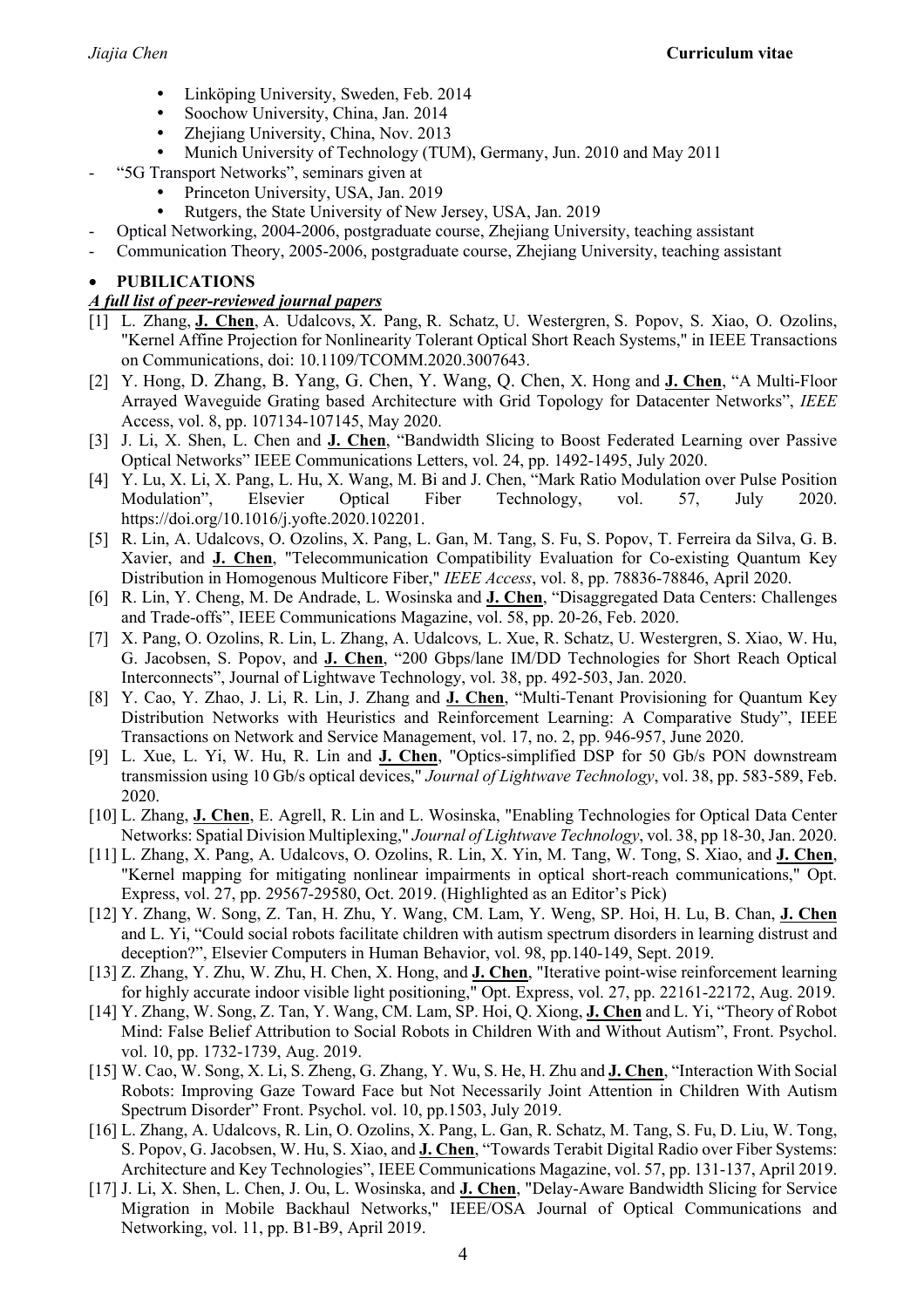- [18] J. Li, X. Shen, L. Chen, D.P. Van, J. Ou, L. Wosinska and **J. Chen**, "Service Migration in Fog Computing Enabled Cellular Networks to Support Real-Time Vehicular Communications," *IEEE Access*, vol. 7, pp. 13704-13714, 2019.
- [19] Y. Cao, Y. Zhao, R. Lin, X. Yu, J. Zhang, and **J. Chen**, "Multi-tenant secret-key assignment (MTKA) over quantum key distribution networks", OSA Optics Express, vol. 27, pp. 2544-2561, Feb. 2019.
- [20] L. Zhang, J. Van Kerrebrouck, R. Lin, X. Pang, A. Udalcovs, O. Ozolins, S. Spiga, M. Amann, G. Van Steenberge, L. Gan, M. Tang, S. Fu, R. Schatz, S. Popov, D. Liu, W. Tong, S. Xiao, G. Torfs, **J. Chen**, J, Bauwelinck, and X. Yin, "Nonlinearity Tolerant High-speed DMT Transmission with 1.5-μm Singlemode VCSEL and Multi-core Fibers for Optical Interconnects," IEEE/OSA *Journal of Lightwave Technology*, vol. 37, pp. 380-388, Jan. 2019.
- [21] J. M. Estaran, H. Mardoyan, F. Jorge, O. Ozolins, A. Udalcovs, A. Konczykowska, M. Riet, B. Duval, V. Nodjiadjim, J.-Y. Dupuy, X. Pang, U. Westergren, **J. Chen**, S. Popov, and B. Sebastien, "140/180/204- Gbaud OOK Transceiver for Inter- and Intra-Data Center Connectivity", IEEE/OSA Journal of Lightwave Technology, vol. 37, pp. 178-187, Jan. 2019.
- [22] J. Van Kerrebrouck, X. Pang, O. Ozolins, R. Lin, A. Udalcovs, L. Zhang, H. Li, S. Spiga, M. Amann, L. Gan, M. Tang, S. Fu, R. Schatz, G. Jacobsen, S. Popov, D. Liu, W. Tong, G. Torfs, J. Bauwelinck, **J. Chen**, and X. Yin, "High-speed PAM4-based Optical SDM Interconnects with Directly Modulated Longwavelength VCSEL", IEEE/OSA Journal of Lightwave Technology, vol. 37, pp. 356-362, Jan. 2019.
- [23] P. Wiatr, **J. Chen**, P. Monti, L. Wosinska, and D. Yuan, "Routing and wavelength assignment vs. EDFA reliability performance in optical backbone networks: An operational cost perspective" Elsevier Optical Switching and Networking, vol. 31, pp. 211-217, Jan. 2019.
- [24] F. Yaghoubi, M. Mahloo, L. Wosinska, P. Monti, F. de Souza Farias, J. Crisóstomo Weyl Albuquerque Costa, and **J. Chen**, "A Techno-Economic Framework for 5G Transport Networks", IEEE Wireless Communications, vol. 25, pp. 56-63, Oct. 2018.
- [25] X. Chen, R. Lin, J. Cui, L. Gan, X. Pang, O. Ozolins, A. Udalcovs, T. Jiang, R. Schatz, S. Popov, **J. Chen**, M. Tang, S. Fu, and D. Liu, "TDHQ Enabling Fine-granularity Adaptive Loading for SSB-DMT Systems", IEEE Photonics Technology Letters, vol. 30, pp. 1687 – 1690, Oct. 2018.
- [26] R. Lin, X. Pang, J. Van Kerrebrouck, M. Verplaetse, O. Ozolins, A. Udalcovs, L. Zhang, L. Gan, M. Tang, S. Fu, R. J Schatz, U. Westergren, S. Popov, D. Liu, T. D. Keulenaer, G. Torfs, J. Bauwelinck, X. Yin, and **J. Chen**, "Real-time 100 Gbps/λ/core NRZ and EDB IM/DD Transmission over Multicore Fiber for Intra-Datacenter Communication Networks", OSA Optics Express, vol. 8, pp. 10519-10526, April 2018.
- [27] L. Zhang, X. Pang, O. Ozolins, A. Udalcovs, S. Popov, S. Xiao, W. Hu, and **J. Chen**, "A Spectrally Efficient Digitized Radio-over-fiber System with K-means Clustering based Multidimensional Quantization", OSA Optics Letters, vol. 43, pp.1546-1549, April 2018.
- [28] L. Zhang, X. Hong, X. Pang, O. Ozolins, A. Udalcovs, R. Schatz, C. Guo, J. Zhang, F. Nordwall, K. M. Engenhardt, U. Westergren, S. Popov, G. Jacobsen, S. Xiao, W. Hu, and **J. Chen**, "Nonlinearity-aware 200-Gbit/s discrete multi-tone transmission for C-band short-reach optical interconnects with a single packaged EML", OSA Optics Letters, vol. 43, pp.182-185, Jan. 2018.
- [29] Y. Gong, B. Yang, D. Zhang, X. Hong, Y. Lu, S. He, **J. Chen**, "Crosstalk-Aware Multiple-AWG Based Optical Interconnects for Datacenter Networks", Optics Communications, vol.426, pp. 151-157, Nov. 2018.
- [30] Y. Lu, E. Agrell, X. Pang, O. Ozolins, X. Hong, R. Lin, Y. Cheng, A. Udalcovs, S. Popov, G. Jacobsen, and **J. Chen**, "Multi-channel collision-free reception for optical interconnects", OSA Optics Express, vol. 26, pp. 13214-13222, May 2018.
- [31] Y. Hong, X. Hong, S. He and **J. Chen**, "Hybrid Routing and Adaptive Spectrum Allocation for Flex-grid Optical Interconnects", IEEE/OSA Journal of Optical Communications and Networking, vol. 10, pp. 506- 514, May 2018.
- [32] J. Li and **J. Chen**, "Passive Optical Network Based Mobile Backhaul Enabling Ultra-Low Latency for Communications among Base Stations", IEEE/OSA Journal of Optical Communications and Networking, vol. 9, pp. 855-863, Oct. 2017. (Top download JOCN paper)
- [33] R. Lin, K. Szczerba, E. Agrell, L. Wosinsk, M. Tang, D. Liu, and **J. Chen**, "Scalability Analysis Methodology for Passive Optical Interconnects in Data Center Networks Using PAM", Optics Communications, vol. 403, pp. 283-289, Nov. 2017.
- [34] R. Lin, Y. Cheng, X. Guan, M. Tang, D. Liu, C. Chan, and **J. Chen**, "Physical-Layer Network Coding for Passive Optical Interconnect in Datacenter Networks", OSA Optics Express, vol. 25, pp. 17788-17797, July 2017.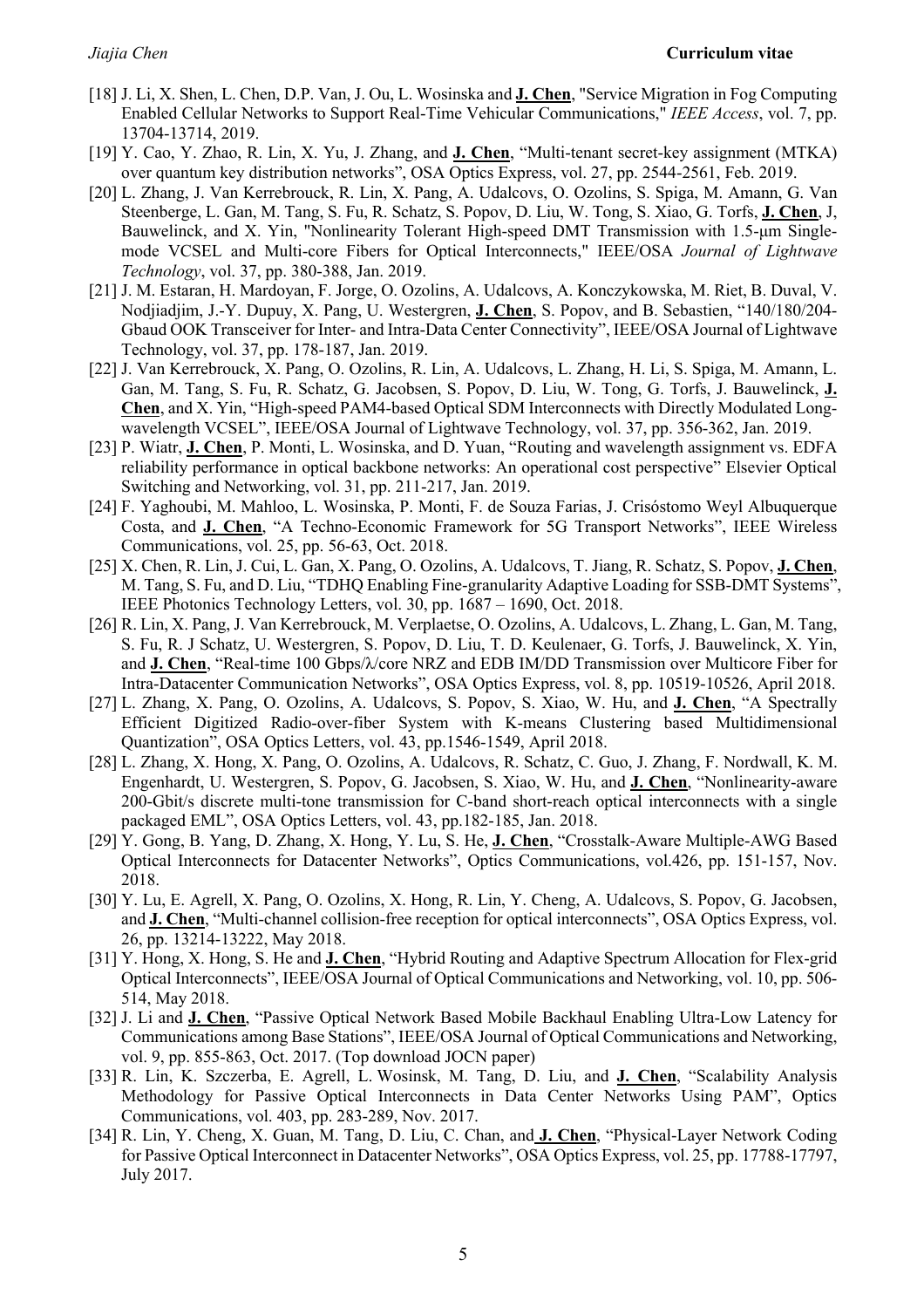- [35] D. Pham Van, M. Fiorani, L. Wosinska, and **J. Chen**, "Adaptive OpenShop Scheduling for Optical Interconnection Networks", OSA/IEEE Journal of Lightwave Technology, vol. 35, pp. 2503-2513, July 2017.
- [36] X. Shen, S. He and **J. Chen**, "Medium Access Control protocol and Resource Allocation for Passive Optical Interconnects", IEEE/OSA Journal of Optical Communications and Networking, vol. 9, pp. 555- 562, July 2017.
- [37] Y. Cheng, M. Fiorani, R. Lin, L. Wosinska, and **J. Chen**, "POTORI: A Passive Optical Top-of-Rack Interconnect Architecture for Data Centers" IEEE/OSA Journal of Optical Communications and Networking, vol. 9, pp. 401-411, May 2017.
- [38] K. Wang, C. Mas Machuca, L. Wosinska, P. J. Urban, A. Gavler, K. Brunnström and **J. Chen**, "A Techno-Economic Analysis of Active Optical Network Migration Towards the Next Generation Optical Access", IEEE/OSA Journal of Optical Communications and Networking, vol. 9, pp. 327-341, April 2017.
- [39] X. Hong, Y. Yang, Y. Gong, and **J. Chen**, "Passive Optical Interconnects based on Cascading Wavelength Routing Devices for Datacenters: A Cross-layer Perspective", IEEE/OSA Journal of Optical Communications and Networking, vol. 9, pp. C45-C53, April 2017.
- [40] M. Verplaetse, R. Lin, J. Van Kerrebrouck, O. Ozolins, T. De Keulenaer, X. Pang, R. Pierco, R. Vaernewyck, A. Vyncke, R. Schatz, U. Westergren, G. Jacobsen, S. Popov, **J. Chen**, G. Torfs, J. Bauwelinck and X. Yin, "Real-Time 100 Gb/s Transmission using 3-Level Electrical Duobinary Modulation for Short-reach Optical Interconnects", OSA/IEEE Journal of Lightwave Technology, vol. 35, pp. 1313-1319, April 2017.
- [41] M. Cen, **J. Chen**, V. Moeyaert, P. Mégret, M. Wuilpart, "Advanced Fault Monitoring Scheme for Ring based Long-Reach Optical Access Networks", OSA/IEEE Journal of Lightwave Technology, vol. 35, pp. 1876-1886, May 2017.
- [42] Y. Hong, X. Hong, **J. Chen,** and S. He, "Elastic All-Optical Multi-Hop Interconnection in Data Centers with Adaptive Spectrum Allocation", Optics Communications, vol. 383, pp. 478-484, Jan. 2017.
- [43] M. Fiorani, M. Tornatore, **J. Chen**, L. Wosinska and B. Mukherjee, "Spatial Division Multiplexing for High Capacity Optical Interconnects in Modular Data Centers", IEEE/OSA Journal of Optical Communications and Networking, vol. 9, pp. A143-153, Feb. 2017.
- [44] D. Pham Van, B. Prasad Rimal, **J. Chen,** P. Monti, L. Wosinska, and M. Maier, "Power-Saving Methods for Internet of Things over Converged Fiber-Wireless Access Networks", IEEE Communications Magazine, vol. 55, pp.166-175, Nov. 2016.
- [45] M. Cen, **J. Chen**, V. Moeyaert, P. Mégret, M. Wuilpart, "Full monitoring for long-reach TWDM passive optical networks", OSA Optics Express, vol. 24, pp. 15782-15797, July, 2016.
- [46] A. Muhammad, M. Fiorani, L. Wosinska, and **J. Chen**, "Joint Optimization of Resource Allocation for Elastic Optical Intra-Datacenter Network", IEEE Communications Letters, vol. 20, pp.1760-1763, June, 2016.
- [47] K. Wang, A. Gavler, C. Mas Machuca, L. Wosinska, K. Brunnström and **J. Chen**, "Migration Strategies for FTTx Solutions based on Active Optical Networks", IEEE Communications Magazine, vol. 54, pp. 78-85, Feb. 2016.
- [48] É Archambault, N. Alloune, M. Furdek, Z. Xu, C. Tremblay, A. Muhammad, **J. Chen**, L. Wosinska, P. Littlewood, and M. P. Bélanger, "Routing and Spectrum Assignment in Elastic Filterless Optical Networks," IEEE/ACM Transactions on Networking, vol. 24 pp. 3578-3592, Mar. 2016.
- [49] R. Lin, Z. Feng, M. Tang, R. Wang, S. Fu, P. Shum, D. Liu, **J. Chen**, "Palm-shaped Spectrum Generation for Dual-band Millimeter Wave and Baseband Signals over Fiber", Optics Communications, vol. 367, pp. 137-143, May 2016.
- [50] D. Villafani Caballero, R. P Almeida, P. J. Urban, J. C Costa, J. P von der Weid and **J. Chen**, "SCM/WDM-PON with In-Service Baseband Embedded OTDR Monitoring", Elsevier, Optics Communications, vol. 356, pp. 250-255, Dec. 2015.
- [51] C. Mas. Machuca, Lena Wosinska, and **J. Chen**, "Assessment methodology of protection schemes for next generation optical access networks", Elsevier Optical Fiber Technology, vol. 26, pp. 82-93, Dec. 2015.
- [52] **J. Chen**, Y. Gong, M. Fiorani and S. Aleksic, "Optical Interconnects at the Top of the Rack for Energy-Efficient Datacenters", IEEE Communications Magazine, vol. 53, pp. 140-148, Aug. 2015.
- [53] Y. Gong, X. Hong, Y. Lu, S. He and **J. Chen**, "Passive Optical Interconnects at Top of the Rack: Offering High Energy Efficiency for Datacenters", OSA Optics Express, vol. 23, pp. 7957-7970, Mar. 2015.
- [54] Y. Cheng, M. Fiorani, L. Wosinska and **J. Chen**, "Reliable and Cost Efficient Passive Optical Interconnects for Data Centers", IEEE Communications Letters, vol. 19, pp. 1913-1916, Nov. 2015.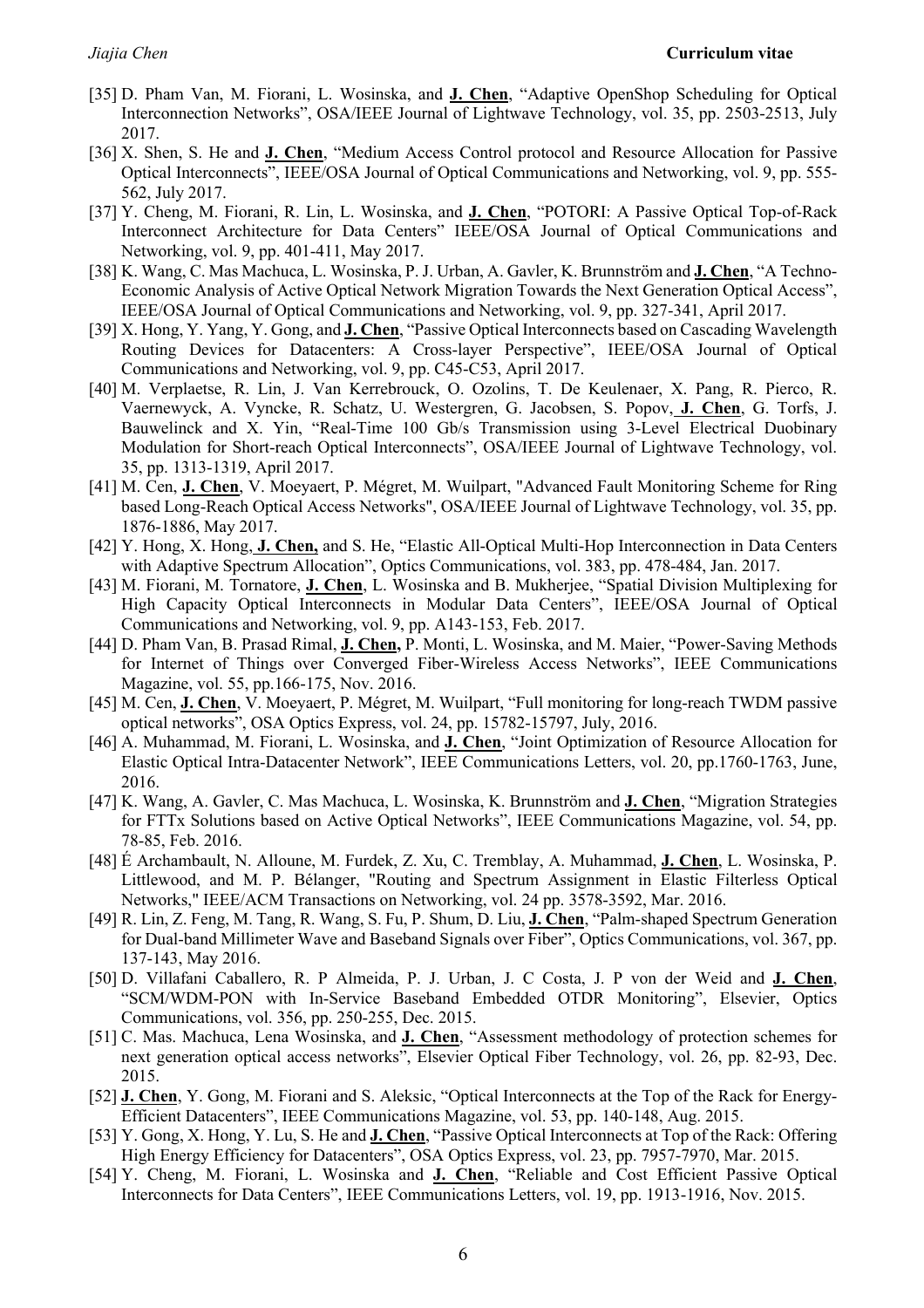- [55] L. Chiaraviglio, P. Wiatr, P. Monti, **J. Chen**, J. Lorincz, and F. Idzikowski, M. Listanti, and L. Wosinska "Is Green Networking Beneficial in Terms of Device Lifetime", IEEE Communications Magazine, vol. 53, pp.232-240, May, 2015.
- [56] M. Forzati, A. Bianchi, **J. Chen**, K. Grobe, B. Lannoo, C. Mas Machuca, J.-C. Point, B. Skubic, S. Verbrugge, E. Weis, L. Wosinska, D. Breuer, "Next-Generation Optical Access Seamless Evolution: Concluding Results of the European FP7 Project OASE", IEEE/OSA Journal of Optical Communications and Networking, vol. 7, pp. 109-123, Mar. 2015.
- [57] P. Wiatr, **J. Chen**, P. Monti, and L. Wosinska, "Energy Efficiency versus Reliability Performance in Optical Backbone Networks", IEEE/OSA Journal of Optical Communications and Networking, vol. 7, pp. A482-A491, Mar. 2015.
- [58] M. Mahloo, **J. Chen** and L. Wosinska, "PON versus AON: Which is the best solution to offload core network by peer-to-peer traffic localization", Elsevier Optical Switching and Networking, vol. 15, pp. 1- 9, Jan. 2015.
- [59] Z. Xu, E. Archambault, C. Tremblay, **J. Chen**, M. Furdek, L. Wosinska, M.P, Belanger, and P. Littlewood, "Flexible Bandwidth Allocation in Filterless Optical Networks", IEEE Communications Letters, vol. 19, pp.565-568, Jan. 2015.
- [60] M. Cen, **J. Chen**, V. Moeyaert, P. Mégret, and M. Wuilpart, "Multi-wavelength transmission-reflection analysis for fiber monitoring", OSA Optics Express, vol. 22, pp. 31248-31262, Dec. 2014.
- [61] Y, Yang, K. W. Sung, L. Wosinska and **J. Chen**, "Hybrid Fiber and Microwave Protection for Mobile Backhauling", IEEE/OSA Journal of Optical Communications and Networking, vol. 6, pp. 869-878, Oct. 2014.
- [62] M. Fiorani, S. Aleksic, M. Casoni, L. Wosinska and **J. Chen**, "Energy-Efficient Elastic Optical Interconnect Architecture for Data Centers", IEEE Communications Letters, vol. 18, pp. 1531-1534, Sept. 2014.
- [63] M. Fiorani, S. Aleksic, P. Monti, **J. Chen**, M. Casoni and L. Wosinska, "Energy Efficiency of an Integrated Intra-Data-Center and Core Network with Edge Caching", IEEE/OSA Journal of Optical Communications and Networking, vol. 6, pp. 421-432, Apr. 2014.
- [64] M. Ruffini, L. Wosinska, M. Achouche, **J. Chen**, N. Doran, F. Farjady, J. Montalvo, P. Ossieur, B. O'Sullivan, N. Parsons, T. Pfeiffer, X.Z. Qiu, C. Raack, H. Rohde, M. Schiano, P. Townsend, R. Wessaly, X. Yin and D. B. Payne, "DISCUS: An end-to-end solution for ubiquitous broadband optical access", IEEE Communications Magazine, vol. 52, pp. S24-S32, Feb. 2014.
- [65] M. Mahloo, **J. Chen**, L. Wosinska, A. Dixit, C. M. Machuca, D. Colle, and B. Lannoo, "Toward Reliable Hybrid WDM/TDM Passive Optical Networks", IEEE Communications Magazine, vol. 52, pp. S14-S23, Feb. 2014.
- [66] Z. Xu, E. Archambault, C. Tremblay, **J. Chen**, L. Wosinska, M. P. Belanger, and P. Littlewood, "1+1 Dedicated Optical-Layer Protection Strategy for Filterless Optical Networks", IEEE Communications Letters, vol. 18, pp.98-101, Jan. 2014.
- [67] C. Mas Machuca, M. Kind, K. Wang, K. Casier, M. Mahloo, **J. Chen**, "Methodology for a Cost Evaluation of Migration Towards NGOA Networks", IEEE/OSA Journal of Optical Communications and Networking, vol. 5, pp.1456 – 1466, Dec. 2013.
- [68] P. J. Urban, A. Getaneh, J. P. von der Weid, G. P. Temporão, G. Vall-llosera, and **J. Chen** "Detection of Fiber Faults in Passive Optical Networks", IEEE/OSA Journal of Optical Communications and Networking, vol. 5, pp. 1111 – 1121, Nov. 2013.
- [69] C. Mas Machuca, **J. Chen**, and L. Wosinska, "Total Cost Reduction Achieved by Offering Protection in PON Architectures", Springer Telecommunication Systems, vol. 54, pp. 129-135, Oct. 2013.
- [70] A. Mitcsenkov, M. Kantor, K. Casier, B. Lannoo, K. Wajda, **J. Chen**, and L. Wosinska, "Geometric versus Geographic Models for the Estimation of an FTTH Deployment", Springer Telecommunication Systems, vol. 54, pp.113-127, Oct. 2013.
- [71] M. De Andrade, **J. Chen**, B. Skubic, J. Ahmed, and L. Wosinska, "Enhanced IPACT: Solving the Over-Granting Problem in Long-Reach EPON", Springer Telecommunication Systems, vol. 54, pp.137-146, Oct. 2013.
- [72] J. Ahmed, **J. Chen**, B. Chen, L. Wosinska and B. Mukherjee, "Efficient Inter-Thread Scheduling Scheme for Long-Reach Passive Optical Networks", IEEE Communications Magazine, vol.51, pp. S35-S43, Feb. 2013.
- [73] M. Mahloo, C. Mas Machuca, **J. Chen**, and L. Wosinska, "Protection cost evaluation of WDM-based Next Generation Optical Access Networks" Elsevier Optical Switching and Networking, vol. 10, pp. 89–99, Jan. 2013.
- [74] C. Mas Machuca, **J. Chen**, and L. Wosinska, "Cost-Efficient Protection in TDM PONs", IEEE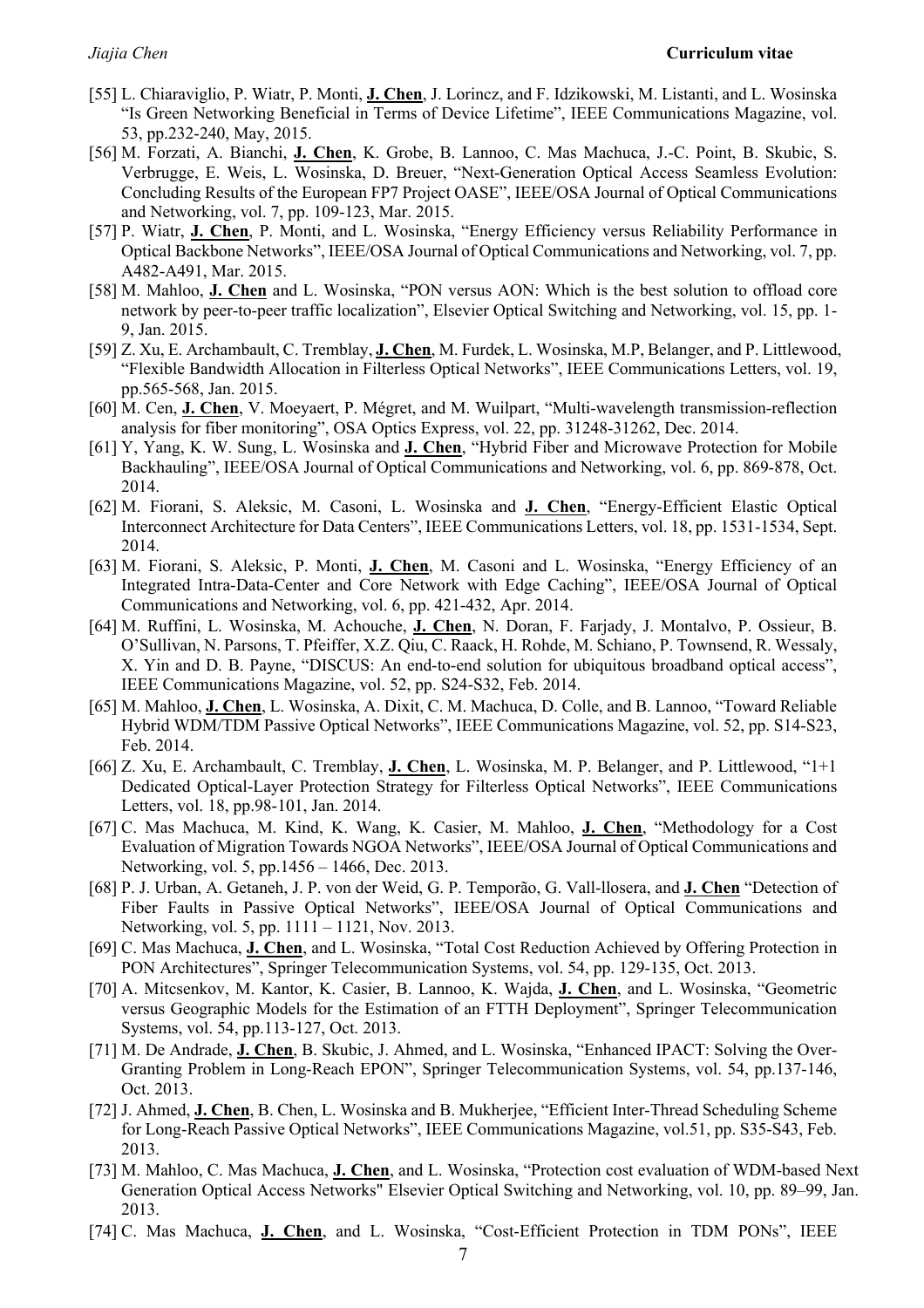Communications Magazine, vol. 50, pp. 110-117, Aug. 2012.

- [75] **J. Chen**, L. Wosinska, M. Niaz Chughtai, and M. Forzati, "Scalable Passive Optical Network Architecture for Reliable Service Delivery", IEEE/OSA Journal of Optical Communications and Networking, vol. 3, pp. 667-673, Sep. 2011.
- [76] A. Jirattigalachote, N. Skorin-Kapov, M. Furdek, **J. Chen**, P. Monti, and L. Wosinska, "Sparse Power Equalization Placement for Limiting Jamming Attack Propagation in Transparent Optical Networks", Elsevier Optical Switching and Networking, vol. 8, pp. 249-258, Dec. 2011.
- [77] M. De Andrade, G. Kramer, L. Wosinska, **J. Chen**, S. Sallent, and B. Mukherjee, "Evaluating Strategies for Evolution of Passive Optical Networks," IEEE Communications Magazine, vol. 49, pp. 176-184, Jul. 2011.
- [78] B. Skubic, **J. Chen**, Ja. Ahmed, B. Chen, L. Wosinska and B. Mukherjee, "Dynamic Bandwidth Allocation for Long-Reach PON: Overcoming Performance Degradation", IEEE Communications Magazine, vol. 48, pp. 100-108, Nov. 2010.
- [79] **J. Chen**, C. Mas Machuca, L. Wosinska, and M. Jaeger, "Cost vs. Reliability Performance Study of Fiber Access Network Architectures", IEEE Communications Magazine, vol. 48, pp.56-65, Feb. 2010.
- [80] **J. Chen**, and L. Wosinska, "Analysis of Protection Schemes in PON Compatible with Smooth Migration from TDM-PON to Hybrid WDM/TDM PON", OSA Journal of Optical Networking, vol. 6, pp. 514-526, May, 2007.
- [81] N. Skorin-Kapov, **J. Chen**, and L. Wosinska, "A New Approach to Optical Networks Security: Attack Aware Routing and Wavelength Assignment", IEEE/ACM Transactions on Networking, vol. 18, pp. 750- 760, Jun. 2010.
- [82] L. Wosinska, **J. Chen** and C. Popp Larsen, "Fiber Access Networks: Reliability Analysis and Swedish Broadband Market", IEICE TRANSACTIONS on Communications, vol. E92-B, pp.3006-3014, Oct. 2009.
- [83] **J. Chen**, B. Chen and L. Wosinska, "Joint Bandwidth Scheduling to Support Differentiated Services and Multiple Service Providers in 1G and 10G EPONs", IEEE/OSA Journal of Optical Communications and Networking, vol. 1, pp.343-351, Sep. 2009.
- [84] B. Skubic, **J. Chen**, J. Ahmed, L. Wosinska and B. Mukherjee, "A Comparison of Dynamic Bandwidth Allocation for EPON, GPON and Next Generation TDM PON", IEEE Communications Magazine, vol. 47, pp. S40-S48, Mar. 2009.
- [85] **J. Chen**, L. Wosinska, and S. He, "High Utilization of Wavelengths and Simple Interconnection between Users in a Protection Scheme for Passive Optical Networks", IEEE Photonics Technology Letters, vol. 20, pp. 389-391, Mar. 2008.
- [86] B. Chen, C. Guo, **J. Chen**, L. Zhang, M. Jiang and S. He, "Add/drop Multiplexing and TDM Signal Transmission in An Optical CDMA Ring Network", OSA Journal of Optical Networking, vol. 6, pp. 969- 974, Jul. 2007.
- [87] **J. Chen**, and L. Wosinska, "Analysis of Protection Schemes in PON Compatible with Smooth Migration from TDM-PON to Hybrid WDM/TDM PON", OSA Journal of Optical Networking, vol. 6, pp. 514-526, May, 2007.
- [88] **J. Chen**, B. Chen, and S. He, "Self-protection Scheme against Failures of Distributed Fiber Links in an Ethernet Passive Optical Network", OSA Journal of Optical Networking, vol. 5, pp. 662-666, Sep. 2006.
- [89] B. Chen, **J. Chen**, and S. He, "Efficient and Fine Scheduling Algorithm for Bandwidth Allocation in Ethernet Passive Optical Networks", IEEE Journal of Selected Topics in Quantum Electronics, vol. 12, pp. 653-660, July-August 2006.
- [90] B. Chen, F. Wang, **J. Chen**, J. Wu, and S. He, "OCDMA add-drop multiplexers based on fiber gratings and 2-dimensional codes," Journal of Optoelectronics Laser, vol. 17, no. 3, pp.324-327, Mar. 2006.
- [91] **J. Chen**, X. Lu, and S. He, "Analytical Formulas for Calculating the Blocking Probability of a Dynamic Star Network", Chinese Optics Letters, vol. 3, pp. 579-582, Oct. 2005
- [92] **J. Chen**, B. Chen, and S. He, "A Novel Algorithm for Intra-ONU Bandwidth Allocation in Ethernet Passive Optical Networks", IEEE Communications Letters, vol. 9, pp. 850-852, Sep. 2005.
- [93] X. Lu, **J. Chen** and S. He: "Wavelength Assignment Method of WDM Network of Star Topology", IEE Electronics Letters, vol. 40, pp. 625- 626, May 2004.

#### *A full list of conference papers*

[1] J. Li and **J. Chen**, "Supporting Low-Latency Service Migration in 5G Transport Networks", IEEE/OSA Optical Fiber Communication Conference and Exposition (OFC), Mar. 2020 *(Invited).*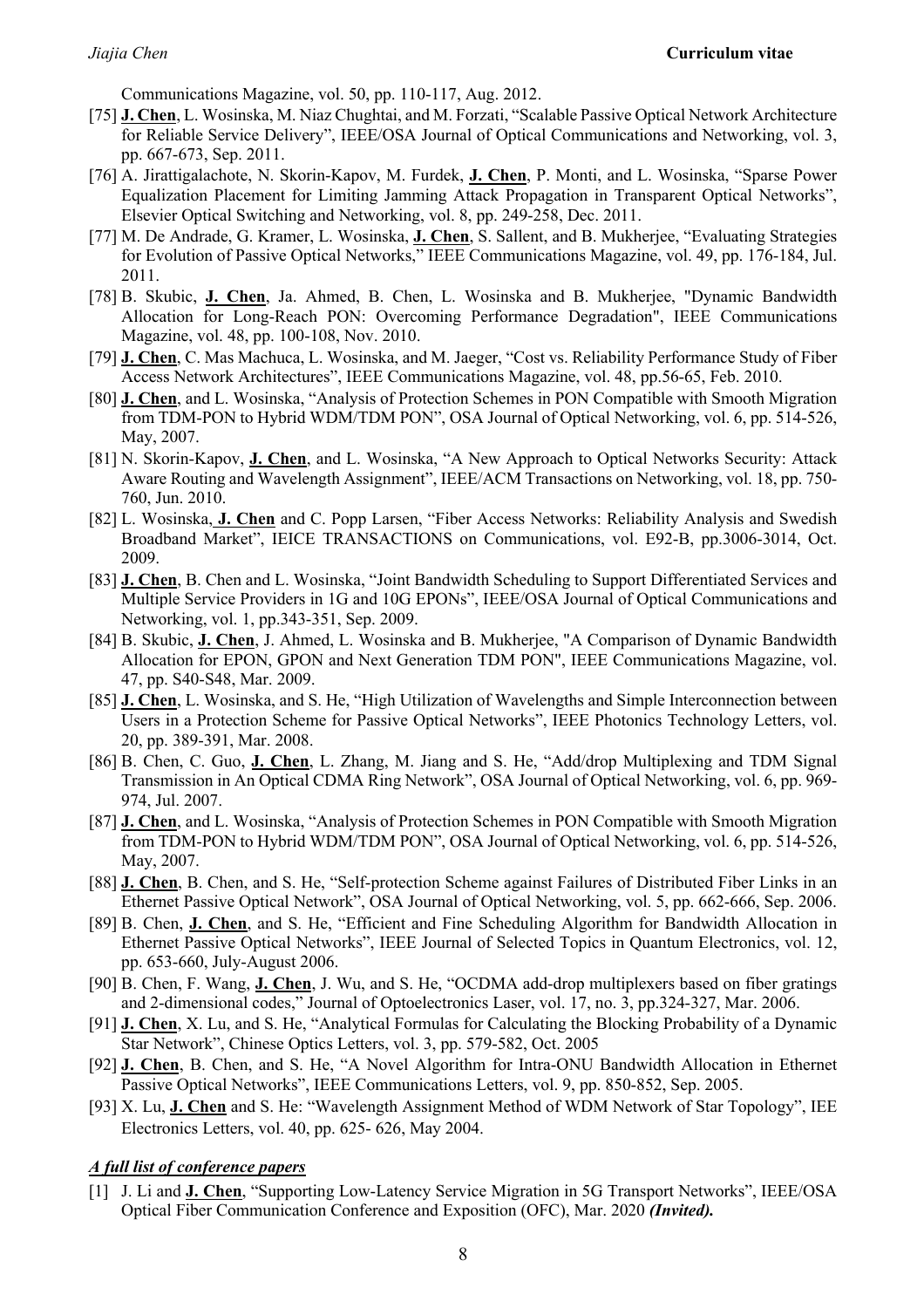- [2] O. Ozolins, L. Zhang, A. Udalcovs, H. Louchet, T. Dippon, M. Gruen, X. Pang, R. Schatz, U. Westergren, S. Xiao, S. Popov, and **J. Chen**, "300+ Gbps Short-Reach Optical Communications" in OSA *Conference on Lasers and Electro-Optics* (CLEO), 2020.
- [3] L. Zhang, **J. Chen**, A. Udalcovs, X. Pang, R. Schatz, U. Westergren, S. Popov, S. Xiao and O. Ozolins, "Kernel Affine Projection for Compensating Nonlinear Impairments in Optical Direct Detection Systems", in European Conference on Optical Communication (ECOC), Sept. 2019.
- [4] L. Zhang, **J. Chen**, A. Udalcovs, H. Louchet, T. Dippon, M. Gruen, X. Pang, R. Schatz, U. Westergren, S. Popov, S. Xiao and O. Ozolins, "Lattice Pilot Aided DMT Transmission for Optical Interconnects Achieving 5.82-bits/Hz per Lane", in European Conference on Optical Communication (ECOC), Sept. 2019.
- [5] O. Ozolins, L. Zhang, A. Udalcovs, H. Louchet, T. Dippon, M. Gruen, X. Pang, R. Schatz, U. Westergren, S. Xiao, S. Popov and **J. Chen**, "100 Gbaud PAM4 Link without EDFA and Post Equalization for Optical Interconnects", in European Conference on Optical Communication (ECOC), Sept. 2019.
- [6] A. Udalcovs1, S. Jia, L. Zhang, O. Ozolins, X. Pang, D. Kong, X. Yu, S. Xiao, S. Popov, **J. Chen**, T. Morioka, H. Hu, and L. K. Oxenløwe "107.1-Gbps Net-Rate Transmission over a Joint 51km-Fibre-and-10.7m-Wireless Link for Terahertz Radio Access Networks", in European Conference on Optical Communication (ECOC), Sept. 2019.
- [7] **J. Chen**, "5G Transport Networks: Capacity, Latency and Cost," *OSA Advanced Photonics Congress (AP) 2019 (Invited)*
- [8] A. Udalcovs, L. Zhang, A. Djupsjöback, S. Xiao, **J. Chen**, and S. Popov, "Towards 25+ Gbpsλ IM-DD PON: NRZ, Duobinary, PAM4, and DMT Transmission and Optical Budget Comparison", *21st International Conference on Transparent Optical Networks (ICTON)*, Angers, France, 2019.
- [9] O. Ozolins, X. Pang, A. Udalcovs, L. Zhang, R. Schatz, U. Westergren, G. Jacobsen, **J. Chen**, and S. Popov, "Multilevel Modulation at 100 Gbaud for Short Reach C-Band Links" *21st International Conference on Transparent Optical Networks (ICTON)*, Angers, France, 2019.
- [10] R. Lin, A. Udalcovs, O. Ozolins, M. Tang, S. Fu, S. Popov, T. Ferreira da Silva, G. B. Xavier, **J. Chen**, "Embedding Quantum Key Distribution into Optical Telecom Communication Systems," *21st International Conference on Transparent Optical Networks (ICTON)*, Angers, France, 2019.
- [11] L. Xue, L. Yi, L. Zhang, O. Ozolins, A. Udalcovs, X. Pang, and **J. Chen**, "50-Gb/s Dispersion-unmanaged DMT Transmission with Injection Locked 10G-class 1.55-μm DML," in OSA *Conference on Lasers and Electro-Optics* (CLEO), 2019.
- [12] L. Wosinska, E. Agrell, L. Zhang, R. Lin and **J. Chen**, "Enabling Technologies for Optical Data Center Networks: Spatial Division Multiplexing", IEEE/OSA Optical Fiber Communication Conference and Exposition (OFC), Mar. 2019.
- [13] S. Jia, M. Lo, L. Zhang, O. Ozolins, A. Udalcovs, D. Kong, X. Pang, X. Yu, S. Xiao, S. Popov, **J. Chen**, G. Carpintero, T. Morioka, H. Hu, and L. K Oxenlewe, "Integrated Dual-DFB Laser for 408 GHz Carrier Generation Enabling 131 Gbit/s Wireless Transmission over 10.7 Meters", IEEE/OSA Optical Fiber Communication Conference and Exposition (OFC), Mar. 2019.
- [14] R. Lin, L. Gan, A. Udalcovs, O. Ozolins, X. Pang, L. Shen, Sergei Popov, M. Tang, S. Fu, W. Tong, D. Liu, T. Ferreira da Silva, G. B. Xavier and **J. Chen**, "Spontaneous Raman Scattering Effects in Multicore Fibers: Impact on Coexistence of Quantum and Classical Channels", IEEE/OSA Optical Fiber Communication Conference and Exposition (OFC), Mar. 2019.
- [15] Z. Zhang, H. Chen, X. Hong, and **J. Chen**, "Accuracy Enhancement of Indoor Visible Light Positioning using Point-Wise Reinforcement Learning" IEEE/OSA Optical Fiber Communication Conference and Exposition (OFC), Mar. 2019.
- [16] X. Pang, O. Ozolins, L. Zhang, A. Udalcovs, R. Lin, R. Schatz, U. Westergren, S. Xiao, W. Hu, G. Jacobsen, S. Popov, and **J. Chen**, "Beyond 200 Gbps per Lane Intensity Modulation Direct Detection (IM/DD) Transmissions for Optical Interconnects: Challenges and Recent Developments," IEEE/OSA Optical Fiber Communication Conference (OFC), Mar. 2019.
- [17] Y. Cao, Y. Zhao, J. Li, R. Lin, J. Zhang, and **J. Chen**, "Reinforcement Learning Based Multi-Tenant Secret-Key Assignment for Quantum Key Distribution Networks," IEEE/OSA Optical Fiber Communication Conference (OFC), Mar. 2019.
- [18] D. Zhang, B. Yang, Y. Yang, Q. Chen, X. Hong and **J. Chen**, "Heatsink Topology Offering High Connectivity for Datacenters", International Conference on Optical Communications and Networks (ICOCN), Nov. 2018.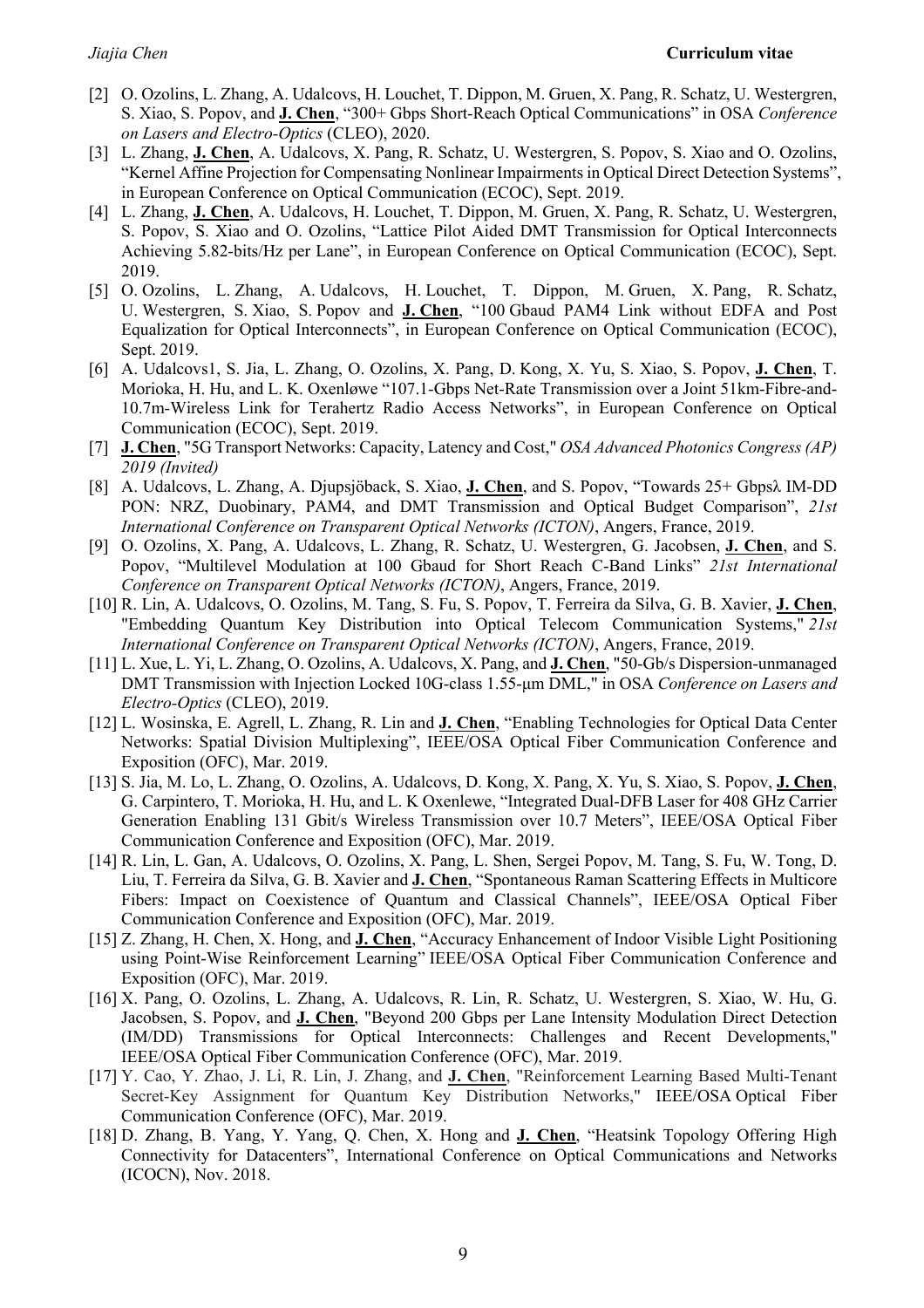- [19] B. Yang, L. Zhang, Y. Xu, D. Zhang, Q. Chen, S. Xiao, C. Guo, X. Hong, and **J. Chen**, "Experimental Evaluation of Heatsink Topology based Optical Interconnects", International Conference on Optical Communications and Networks (ICOCN), Nov. 2018.
- [20] J. Li, L. Wosinska and **J. Chen**, "Dynamic Bandwidth Slicing to Support Service Migration in Passive Optical Network Based Mobile backhaul" (ACP), Oct. 2018 (**invited**).
- [21] Q. Chen, B. Yang, D. Zhang, Q. Zhang, and **J. Chen**, "Flexible Service Chain Mapping in Server-Centric Optical Datacenter Networks", Aisa Communications and Photonics Conference (ACP), Oct. 2018 (Nominated to be best student paper award competition).
- [22] O. Ozolins, J. Manuel Estaran, A. Udalcovs, F. Jorge, H. Mardoyan, A. Konczykow ska, M. Riet, B. Duval, V. Nodjiadjim, J-Y. Dupuy, X. Pang, U. Westergren, **J. Chen**, S. Popov, S. Bigo, "140 Gbaud On-Off Keying Links in C-Band for Short-Reach Optical Interconnects", in European Conference on Optical Communication (ECOC), Sept. 2018.
- [23] Y. Cheng, M. D. Andrade, L. Wosinska, and **J. Chen**, "Resource Disaggregation versus Integrated Servers in Data Center: Impact of Internal Transmission Capacity Limitation", in European Conference on Optical Communication (ECOC), Sept. 2018.
- [24] A. Udalcovs, R. Lin, O. Ozolins, L. Gan, L. Zhang, X. Pang, R. Schatz, A. Djupsjöbacka, M. Tang, S. Fu, D. Liu, W. Tong, S. Popov, G. Jacobsen, and **J. Chen**, "Inter-core crosstalk in multicore fibers: impact on 56-Gbaud/λ/Core PAM-4 transmission," in European Conference on Optical Communication (ECOC), Sept. 2018.
- [25] R. Lin, A. Udalcovs, O. Ozolins, X. Pang, L. Gan, L. Shen, M. Tang, S. Fu, S. Popov, C. Yang, W. Tong, D. Liu, T. Ferreira da Silva, G. B. Xavier, and **J. Chen**, "Telecom compatibility validation of quantum key distribution co-existing with 112 gbps/l/core data transmission in non-trench and trench-assistant multicore fibers", in European Conference on Optical Communication (ECOC), Sept. 2018.
- [26] L. Zhang, A. Udalcovs, R. Lin, O. Ozolins, X. Pang, L. Gan, R. Schatz, A. Djupsjöbacka, J. Mårtensson, M. Tang, S. Fu, D. Liu, W. Tong, S. Popov, G. Jacobsen, W. Hu, S. Xiao and **J. Chen**, "Digital RadiooverMulticore-Fiber System with Self-Homodyne Coherent Detection and Entropy Coding for Mobile Fronthaul," in European Conference on Optical Communication (ECOC), Sept. 2018.
- [27] L. Zhang, O. Ozolins, R. Lin, A. Udalcovs, X. Pang, L. Gan, R. Schatz, A. Djupsjöbacka, J. Mårtensson, U. Westergren, M. Tang, S. Fu, D. Liu, W. Tong, S. Popov, G. Jacobsen, W. Hu, S. Xiao and **J. Chen**, "Kernel Adaptive Filtering for Nonlinearity-Tolerant Optical Direct Detection Systems," in European Conference on Optical Communication (ECOC), Sept. 2018.
- [28] L. Zhang, J. Van Kerrebrouck, O. Ozolins, R. Lin, X. Pang, A. Udalcovs, S. Spiga, MC Amann, G. Van Steenberge, L. Gan, M. Tang, S. Fu, R. Schatz, S. Popov, D. Liu, W. Tong, G. Torfs, J. Bauwelinck, X. Yin, S. Xiao and **J. Chen**, "Experimental Demonstration of 503.61-Gbit/s DMT over 10-km 7-Core Fiber with 1.5-µm SM-VCSEL for Optical Interconnects," in European Conference on Optical Communication (ECOC), Sept. 2018.
- [29] X. Shen, J. Li, L. Chen, J. Chen and S. He, "Heterogeneous LTE/DSRC Approach to Support Real-time Vehicular Communications", IEEE International Conference on Advanced Infocomm Technology (ICAIT), Aug. 2018. (Best paper award)
- [30] Y. Zhang, X. Song, Z. Tan, H. Zhu, **J. Chen** and L. Yi, "Do Children with Autism Spectrum Disorder Learn to Distrust and Deceive a Social Robot?" International Society for Autism Research Annual Meeting, INSAR, May, 2018.
- [31] Z. Tan, B. Xing, W. Song, W. Cao, H. Zhu, L. Yi and **J. Chen**, "Cloud Computing Enabled Social Robot Platform for Children with Autism Spectrum Disorders", International Society for Autism Research Annual Meeting, INSAR, May, 2018.
- [32] W. Cao, W. Song, X. Li, S. Zheng, G. Zhang, Y. Wu, S. He, H. Zhu, and **J. Chen**, "Could human-robot interactions facilitate joint attention of children with Autism Spectrum Disorder(ASD)?", International Society for Autism Research Annual Meeting, INSAR, May, 2018.
- [33] W. Cao, W. Song, X. Li, S. Zheng, G. Zhang, Y. Wu, S. He, H. Zhu, and **J. Chen**, "Joint Attention Behavior for Children with Autism Spectrum Disorder (ASD) Interacted with Social Robots", International Society for Autism Research Annual Meeting, INSAR, May, 2018.
- [34] O. Ozolins, X. Pang, A. Udalcovs, R. Lin, J. Van Kerrebrouck, L. Gan, L. Zhang, M. Tang, S. Fu, R. Schatz, U. Westergren, G. Jacobsen, D. Liu, W. Tong, G. Torfs, J. Bauwelinck, **J. Chen**, S. Popov, and X. Yin, "7×149 Gbit/s PAM4 Transmission over 1 km Multicore Fiber for Short-Reach Optical Interconnects," in *Conference on Lasers and Electro-Optics*, SM4C.4, May 2018.
- [35] A. Udalcovs, X. Pang, O. Ozolins, R. Lin, L. Gan, R. Schatz, A. Djupsjöbacka, J. Mårtensson, M. Tang, S. Fu, D. Liu, W. Tong, **J. Chen**, S. Popov, and G. Jacobsen, "MCF-Enabled Self-Homodyne 16/64QAM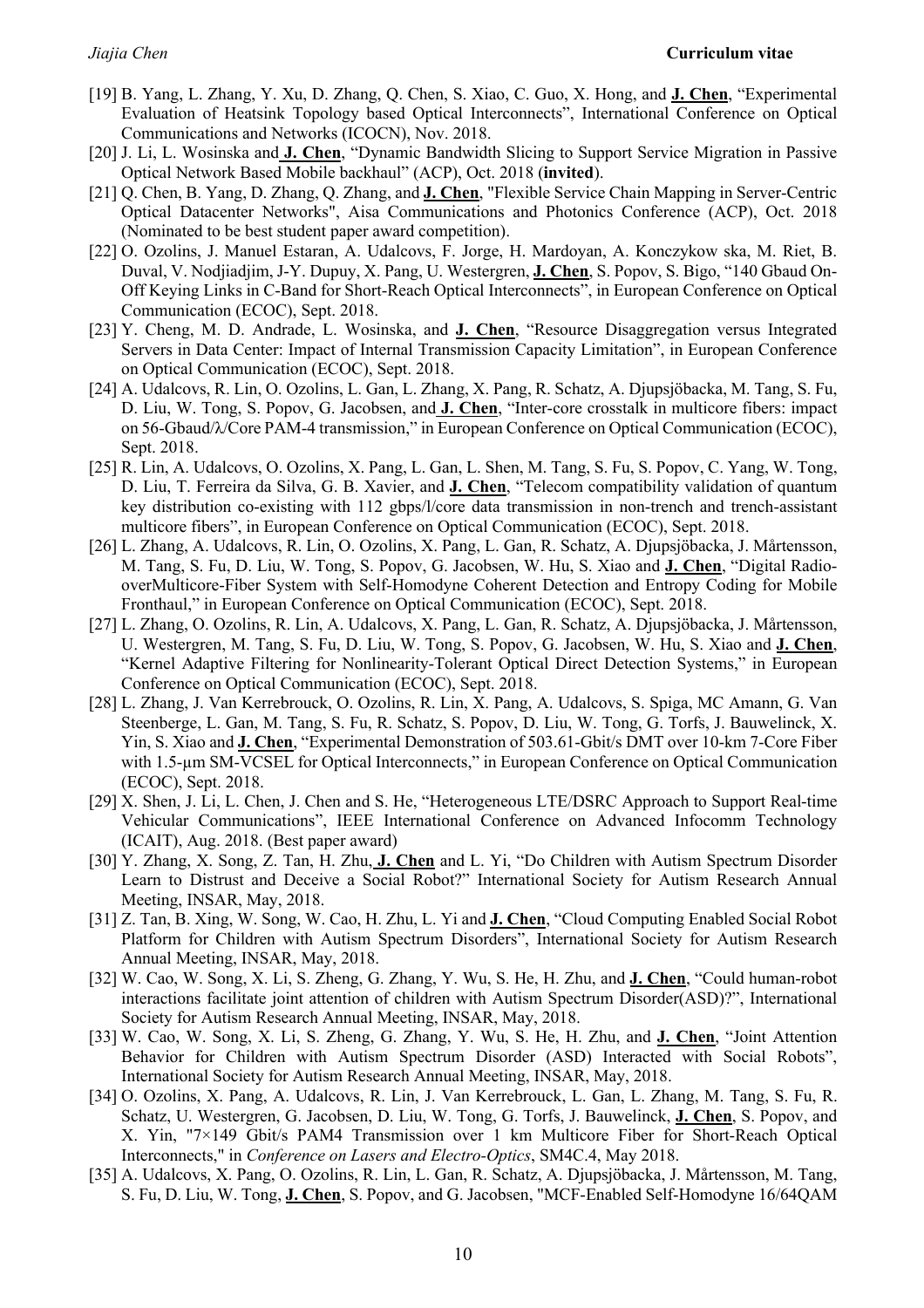Transmission for SDM Optical Access Networks," in *Conference on Lasers and Electro-Optics*, SM4C.5, May 2018.

- [36] R. Lin, X. Pang, J. Van Kerrebrouck, M. Verplaetse, O. Ozolins, A. Udalcovs, L. Zhang, L. Gan, M. Tang, S. Fu, R. Schatz, U. Westergren, S. Popov, D. Liu, W. Tong, T. De Keulenaer, G. Torfs, J. Bauwelinck, X. Yin, and **J. Chen**, "Real-time 100 Gbps/λ/core NRZ and EDB IM/DD Transmission over 10 km Multicore Fiber," IEEE/OSA Optical Fiber Communication Conference and Exposition (OFC), Mar. 2018.
- [37] H. Mardoyan, F. Jorge, O. Ozolins, J. Manuel Estaran, A. Udalcovs, A. Konczykowska, M. Riet, B. Duval, V. Nodjiadjim, J.-Y. Dupuy, X. Pang, U. Westergren, **J. Chen**, S. Popov, and S. Bigo, "204-GBaud On-Off Keying Transmitter for Inter-Data Center Communications", IEEE/OSA Optical Fiber Communication Conference and Exposition (OFC), Mar. 2018, *postdeadline*.
- [38] J. Van Kerrebrouck, L. Zhang, R. Lin, X. Pang, A. Udalcovs, O. Ozolins, S. Spiga, M. C. Amann, G. Van Steenberge, L. Gan, M. Tang, S. Fu, R. Schatz, S. Popov, D. Liu, W. Tong, S. Xiao, G. Torfs, **J. Chen**, J. Bauwelinck, and X. Yin, "726.7-Gb/s 1.5-µm Single-Mode VCSEL Discrete Multi-Tone Transmission over 2.5-km Multicore Fiber," IEEE/OSA Optical Fiber Communication Conference and Exposition (OFC), Mar. 2018. **(Top scored)**
- [39] L. Zhang, X. Pang, O. Ozolins, A. Udalcovs, S. Popov, S. Xiao, and **J. Chen**, "K-means Clustering based Multi-Dimensional Quantization Scheme for Digital Mobile Fronthaul," IEEE/OSA Optical Fiber Communication Conference and Exposition (OFC), Mar. 2018.
- [40] X. Pang, J. Van Kerrebrouck, O. Ozolins, R. Lin, A. Udalcovs, L. Zhang, S. Spiga, M. C. Amann, G. Van Steenberge, L. Gan, M. Tang, S. Fu, R. Schatz, G. Jacobsen, S. Popov, D. Liu, W. Tong, G. Torfs, J. Bauwelinck, X. Yin, and **J. Chen**, "7×100 Gbps PAM-4 Transmission over 1-km and 10-km Single Mode 7-core Fiber using 1.5-μm SM-VCSEL," IEEE/OSA Optical Fiber Communication Conference and Exposition (OFC), Mar. 2018. **(Top scored)**
- [41] J. Ou, J. Li, L. Yi and **J. Chen**, "Resource Allocation in Passive Optical Network based Mobile Backhaul for User Mobility and Fog Computing", Asia Communications and Photonics Conference ACP, Nov. 2017. (**invited**)
- [42] B. Yang, Y. Gong, X. Hong, and **J. Chen**, "Heatsink topology based optical interconnect for datacenters", Asia Communications and Photonics Conference ACP, November, 2017.
- [43] Y. Yang and **J. Chen**, "Service Chain Placement in Server-centric Optical Datacenter Networks", Asia Communications and Photonics Conference ACP, November, 2017.
- [44] J. Li, L. Wosinska and J. Chen, "Dynamic Bandwidth Slicing to Support Service Migration in Passive Optical Network Based Mobile backhaul", Asia Communications and Photonics Conference ACP, November, 2017. (Best Student Paper Award)
- [45] R. Lin, Y. Lu, X. Pang, O. Ozolins, Y. Cheng, A. Udalcovs, S. Popov, G. Jacobsen, M. Tang, D. Liu, and **J. Chen**, "First Experimental Demonstration of Physical-Layer Network Coding in PAM4 System for Passive Optical Interconnects", European Conference and Exhibition on Optical Communication ECOC, Sept. 2017.
- [46] Y. Lu, E. Agrell, X. Pang, O. Ozolins, X. Hong, R. Lin, Y. Cheng, A. Udalcovs, S. Poppv, G. Jacobsen and **J. Chen**, "Matrix Receiving Scheme Supporting Arbitrary MultipleWavelength Reception for Optical Interconnects", European Conference and Exhibition on Optical Communication ECOC, Sept. 2017.
- [47] L. Zhang, X. Pang, O. Ozolins, A. Udalcovs, R. Schatz, U. Westergren, G. Jacobsen, S. Popov, S. Xiao, and **J. Chen**, "15-Gbaud PAM4 Digital Mobile Fronthaul with Enhanced Differential Pulse Coding Modulation supporting 122 LTE-A Channels with up to 4096QAM", European Conference and Exhibition on Optical Communication ECOC, Sept. 2017.
- [48] O. Ozolins, X. Pang, A. Udalcovs, R. Schatz, U. Westergren, J. Rodrigo Navarro, A. Kakkar, F. Nordwall, K. M. Engenhardt, **J. Chen**, S. Popov, G. Jacobsen, "100 Gbaud 4PAM Link for High Speed Optical Interconnects", European Conference and Exhibition on Optical Communication ECOC, Sept. 2017.
- [49] X. Hong, L. Zhang, X. Pang, O. Ozolins, A. Udalcovs, C. Guo, F. Nordwall, K. M. Engenhardt, A. Kakkar, J. Rodrigo Navarro, R. Schatz, U. Westergren, G. Jacobsen, S. Popov, S. Xiao, and **J. Chen**, "200-Gbps DMT Transmission over 1.6-km SSMF with A Single EML/DAC/PD for Optical Interconnects at C-Band", European Conference and Exhibition on Optical Communication ECOC, Sept. 2017.
- [50] X. Pang, O. Ozolins, L. Zhang, R. Schatz, A. Udalcovs, J. Storck, G. Maisons, M. Carras, S. Xiao, G. Jacobsen, S. Popov, **J. Chen**, and S. Lourdudoss "4 Gbps PAM-4 and DMT Free Space Transmission using A 4.65-µm Quantum Cascaded Laser at Room Temperature", European Conference and Exhibition on Optical Communication ECOC, Sept. 2017.
- [51] X. Yin, M. Verplaetse, L. Breyne, J. Van Kerrebrouck, T. De Keulenaer, A. Vyncke, R. Pierco, R. Vaernewyck, S. Spiga, M-C Amann, **J. Chen**, G. Van Steenberge, G. Torfs, J. Bauwelinck, "Towards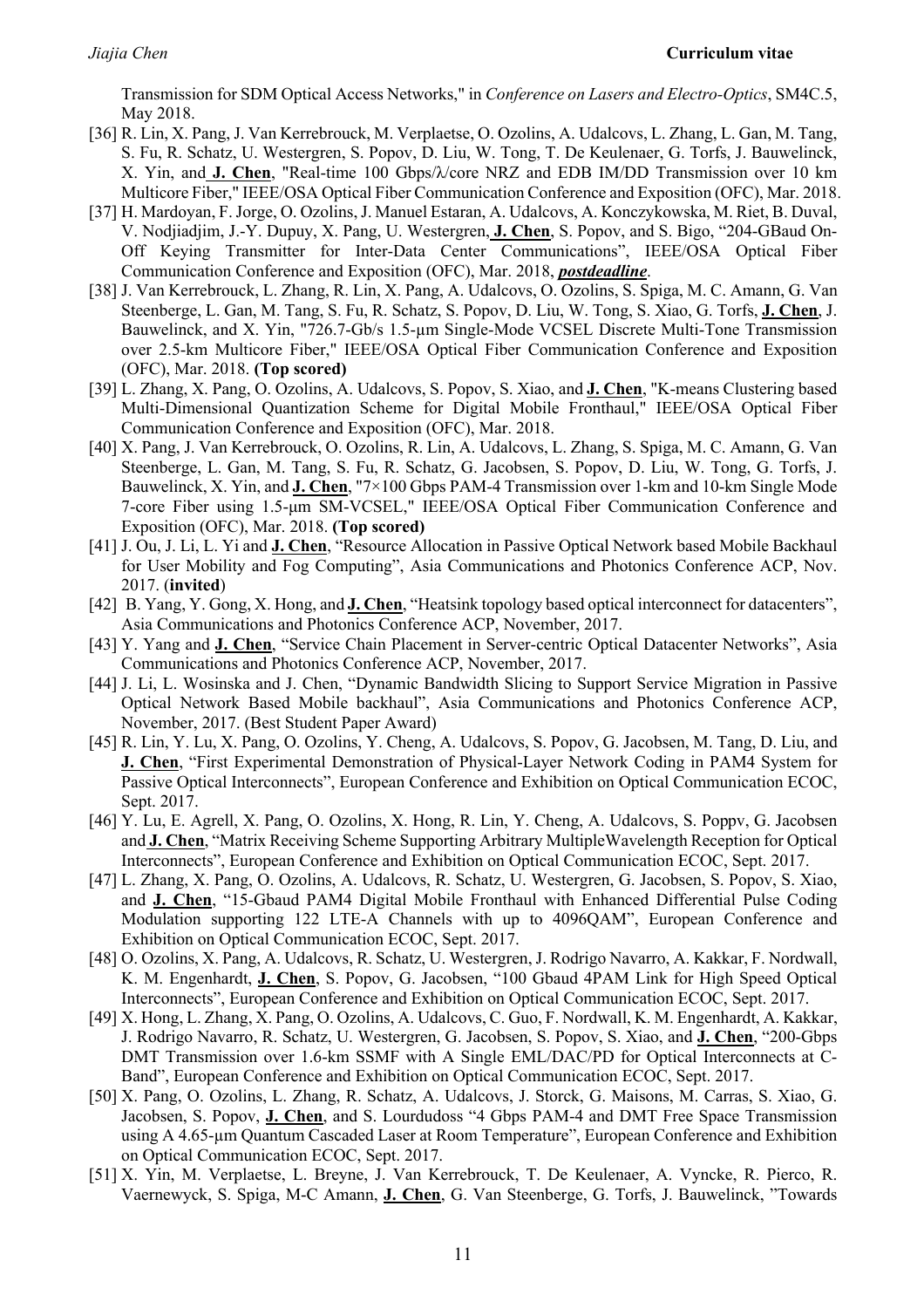efficient 100 Gb/s serial rate optical interconnects: A duobinary way", IEEE Optical Interconnects Conference (OI), 2017.

- [52] C. Tremblay, P. Littlewood, M. P. Bélanger, L. Wosinska, **J. Chen**, "Agile filterless optical networking", Optical Network Design and Modeling (ONDM), 2017.
- [53] R. Lin, Y. Cheng, M. Tang, D. Liu, and **J. Chen**, "Physical-layer Network Coding for Passive Optical Interconnects in Datacenter Networks", IEEE International Conference on Transparent Optical Networks, July 2017. (**invited)**
- [54] R. Lin, Y. Cheng and **J. Chen**, "Physical-Layer Network Coding over Passive Optical Interconnect in Datacenter Networks", PIERS Progress in Electromagnetics Research Symposium, May, 2017. (**invited)**
- [55] X. Shen, S. He and **J. Chen**, "Minimizing Registration Overhead for Multipoint-to-Multipoint Communication in Passive Optical Interconnects", OptoElectronics and Communications Conference, OECC, Jul. 2017. **(invited**)
- [56] X. Hong, O. Ozolins, C, Guo, X. Pang, J. Zhang, J. Navarro, A. Kakkar, R. Schatz; U. Westergren, G. Jacobsen, S. Popov, and **J. Chen**, "1.55-µm EML-based DMT Transmission with Nonlinearity-Aware Time Domain Super-Nyquist Image Induced Aliasing", IEEE/OSA Optical Fiber Communication Conference and Exposition (OFC), Mar. 2017.
- [57] J. Li and **J. Chen**, "Optical Transport Network Architecture Enabling Ultra-Low Latency for Communications among Base Stations", IEEE/OSA Optical Fiber Communication Conference and Exposition (OFC), Mar. 2017.
- [58] Y. Cheng, M. Fiorani, L. Wosinska, and **J. Chen**, "Centralized Control Plane for Passive Optical Top-of-Rack Interconnects in Data Centers", IEEE Global Communications Conference, Exhibition and Industry Forum GLOBECOM, Dec. 2016.
- [59] D. Pham Van, M. Fiorani, L. Wosinska, and **J. Chen**, "Resource Management for Optical Interconnects in Data Centre Networks", IEEE Global Communications Conference, Exhibition and Industry Forum GLOBECOM, Dec. 2016.
- [60] Y. Yang and **J. Chen**, "Network Performance Analysis of An AWG-based Passive Optical Interconnect for Datacenters", Asia Communications and Photonics Conference, ACP, Nov. 2016. (**invited**)
- [61] Sergei Popov, Xiaodan Pang, O. Ozolins, M. Olmedo, A. Kakkar, S. Gaiarin, A. Udalcovs, R. Lin, R. Schatz, J. R Navarro, A. Djupsjöbacka, D. Zibar, **J. Chen**, U. Westergren, and G. Jacobsen, "Ultra-Broadband High-Linear Integrated Transmitter for Low Complexity Optical Interconnect Applications" Asia Communications and Photonics Conference, ACP, Nov. 2016.
- [62] R. Lin, K. Szczerba, E. Agrell, L. Wosinska, M. Tang, and **J. Chen**, "To Overcome the Scalability Limitation of Passive Optical Interconnects in Datacentres", Asia Communications and Photonics Conference, ACP, Nov. 2016.
- [63] X. Yin, M. Verplaetse, R. Lin, J. Van Kerrebrouck, O. Ozolins, T. De Keulenaer, X. Pang, R. Pierco, R. Vaernewyck, A. Vyncke, R. Schatz, U. Westergren, G. Jacobsen, S. Popov, **J. Chen**, G. Torfs, and J. Bauwelinck, "First Demonstration of Real-Time 100 Gbit/s 3-Level Duobinary Transmission for Optical Interconnects", European Conference and Exhibition on Optical Communication ECOC, Sept. 2016, *postdeadline.*
- [64] R. Lin, X. Pang, O. Ozolins, Z. Feng, A. Djupsjöbacka, U. Westergren, R. Schatz, G. Jacobsen, M. Tang, S. Fu, D. Liu, S. Popov and **J. Chen**, "Experimental Validation of Scalability Improvement for Passive Optical Interconnect by Implementing Digital Equalization", European Conference and Exhibition on Optical Communication ECOC, Sept. 2016.
- [65] **J. Chen** and J. Li, "Efficient Mobile Backhaul Architecture Offering Ultra-Short Latency for Handovers", IEEE International Conference on Transparent Optical Networks, July 2016. **(invited)**
- [66] X. Hong, Y. Gong, Y. Yang and **J. Chen**, "AWG based Passive Optical Interconnects for Datacenters", OSA Advanced Photonics Congress, Aug. 2016. **(invited)**
- [67] M. Cen, **J. Chen**, V. Moeyaert, P. Mégret and M. Wuilpart, "Full Monitoring for Long-Reach TWDM Passive Optical Networks based on TRA Technique", IEEE International Conference on Transparent Optical Networks, July 2016.
- [68] F. Yaghoubi, **J. Chen**, A. Rostami, and L. Wosinska, "Mitigation of Rain Impact on Microwave Backhaul Networks", IEEE International Conference on Communications, May 2016.
- [69] M. Fiorani, M. Tornatore, **J. Chen**, L. Wosinska, and B. Mukherjee, "Optical Spatial Division Multiplexing for Ultra-High-Capacity Modular Data Centers", *IEEE/OSA Optical Fiber Communication Conference and Exposition (OFC)*, March 20-24, 2016, Anaheim, USA. **(Top 10% ranking)**
- [70] R. Lin, X. Pang, O. Ozolins, Z. Feng, A. Djupsjöbacka, U. Westergren, R. Schatz, G. Jacobsen, M. Tang, S. Fu, D. Liu, S. Popov, and **J. Chen**, "Performance Evaluation of PAM and DMT for Short-range Optical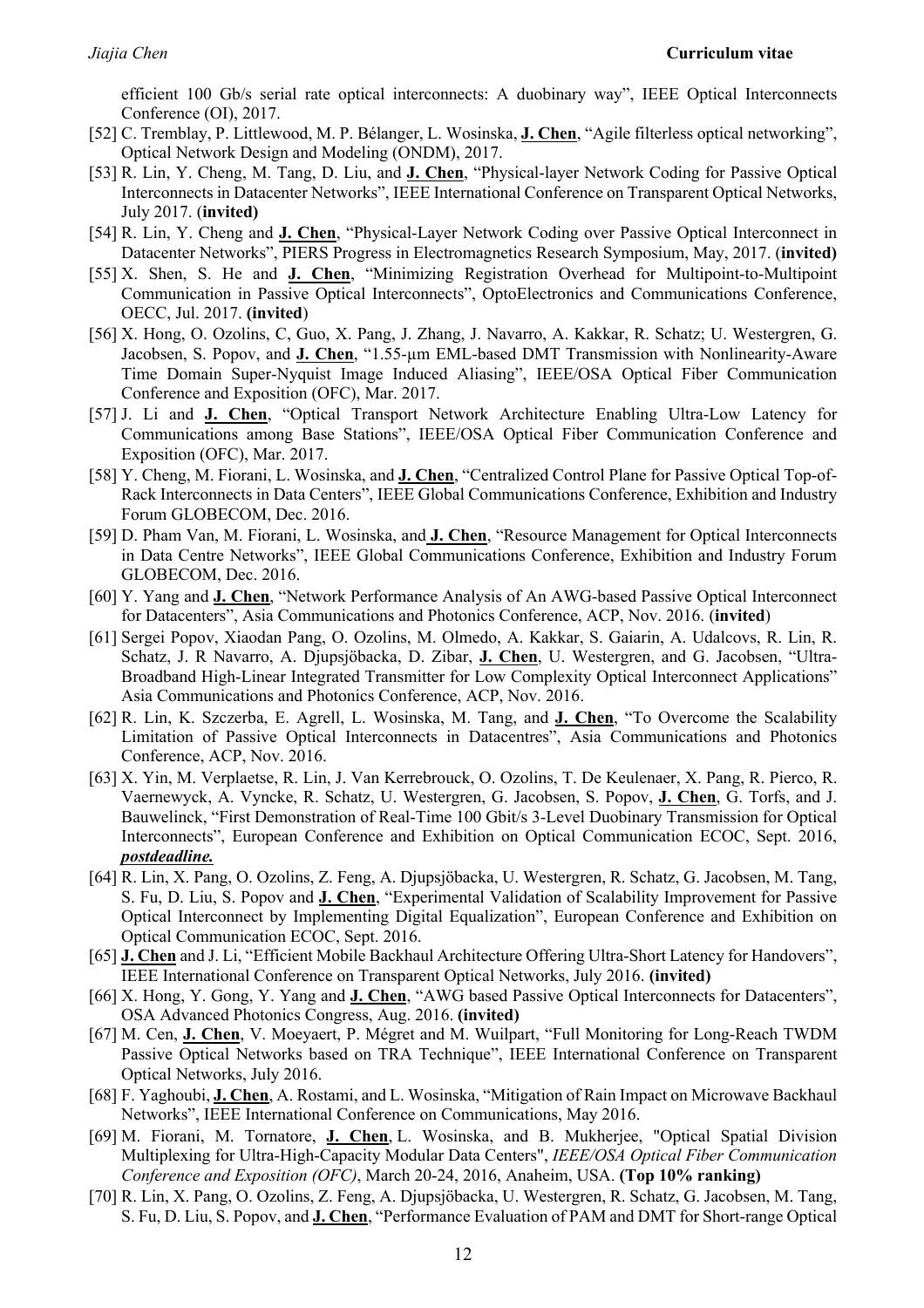Transmission with High Speed InGaAsP DFB-TWEAM", *IEEE/OSA Optical Fiber Communication Conference and Exposition (OFC)*, March 20-24, 2016, Los Angeles, USA.

- [71] A. Shahid, C. Mas Machuca, L. Wosinska, and **J. Chen**, "Comparative analysis of protection schemes for fixed mobile converged access networks based on hybrid PON", Telecommunication, Media and Internet Techno-Economics (CTTE), 2015 Conference of, Nov. 2015.
- [72] M. Mahloo, L. Wosinska, and **J. Chen**, "Efficient Architecture Supporting Coordinated Multipoint Transmission in Mobile Networks", *(invited)* IEEE/OSA/SPIE Asia Communications and Photonics Conference and Exhibition (ACP), Nov. 2015.
- [73] M. Cen, **J. Chen**, V. Moeyaert, P. Mégret, M. Wuilpart, "A Full Monitoring Scheme for Long-reach TWDM PONs", IEEE/OSA/SPIE Asia Communications and Photonics Conference and Exhibition (ACP), Nov. 2015. (Best Student Paper Award)
- [74] Y. Cheng, M. Fiorani, L. Wosinska, and **J. Chen**, "Reliability analysis of interconnects at edge tier in datacenters", **(invited)** 17th International Conference on Transparent Optical Networks (ICTON), 2015.
- [75] M. Cen, **J. Chen**, V. Moeyaert, P. Megret, and M. Wuilpart, "Advanced Transmission-Reflection-Analysis (TRA) system for Long-Reach Passive Optical Network monitoring", 17th International Conference on Transparent Optical Networks (ICTON), 2015.
- [76] Y. Hong, X. Hong, S. He and **J. Chen**, "Flex-grid All-optical Interconnect supporting Transparent Multihop Connection in Data Centers", PIERS Progress in Electromagnetics Research Symposium, July, 2015. **(invited)**
- [77] M. Nooruzzaman, N.Alloune, F. Nabet, Z. Xu, C. Tremblay, M. Furdek, **J. Chen**, L. Wosinska, P. Littlewoodand, and M. P. Bélanger, "Filterless architecture for coherent undersea networks" International Conference on Optical Network Design and Modeling (ONDM), 2015.
- [78] M. Cen, **J. Chen**, V. Moeyaert, P. Mégret, and M. Wuilpart, "Efficient Monitoring for Ring-based Long-Reach Passive Optical Networks", Optical Fiber Communications (OFC), Mar. 2015.
- [79] L. Chiaraviglio, P. Wiatr, P. Monti, **J. Chen**, L. Wosinska, J. Lorincz, F. Idzikowski, and M. Listanti, "Impact of Energy-Efficient Techniques on a Device Lifetime", IEEE Online Conference on Green Communications (GreenCom), 2014.
- [80] **J. Chen**, P. J. Patryk and J. Montalvo, "Cost-Efficient Fault Supervision Schemes for Next Generation Optical Access Networks", IEEE/OSA/SPIE Asia Communications and Photonics Conference and Exhibition (ACP), Nov. 2014. **(invited)**
- [81] C. Tremblay, M. Nooruzzaman, N. Alloune, F. Nabet, É. Archambault, Z. Xu, L. Wosinska, **J. Chen**, P. Littlewood, and M. P. Bélanger, "Filterless Optical Network Architectures for Core and Submarine Applications", 13<sup>th</sup> International Conference on Optical Communications and Networks (ICOCN), Nov. 2014.
- [82] M. Cen, **J. Chen**, P. Mégret, V. Moeyaert, and M. Wuilpart, "Fast and Simple Fault Monitoring for Long Reach Passive Optical Networks", European Conference and Exhibition on Optical Communication ECOC'14, Sep. 2014.
- [83] X. Hong, M. Fiorani, and **J. Chen**, "Optical Interconnects for Datacentre Networks: Progress and Challenges", **(invited)**, PIERS Progress in Electromagnetics Research Symposium, Aug. 2014
- [84] M. Cen, **J. Chen**, P. Mégret, V. Moeyaert, and M. Wuilpart, "Dark Fiber Monitoring System for Ringand-Spur Long-Reach Passive Optical Networks", PIERS Progress in Electromagnetics Research Symposium, Aug. 2014.
- [85] R. Lin, M. Tang, R. Wang, Z. Feng, S. Fu, D. Liu, **J. Chen**, and P. P. Shum, "An Ultra-dense Optical Comb Based DWDM-OFDM-PON System", PIERS Progress in Electromagnetics Research Symposium, Aug. 2014.
- [86] **J. Chen**, Y. Gong, M. Fiorani, "High-capacity and Energy-efficient Optical Interconnect at Top of the Rack in Datacentre", IEEE International Conference on Transparent Optical Networks (ICTON), Jul. 2014. **(invited)**
- [87] M. Fiorani, **J. Chen** and L. Wosinska, "Optical Networks for Energy-Efficient Data Centers", IEEE International Conference on Transparent Optical Networks (ICTON), Jul. 2014.
- [88] M. Mahloo, P. Monti, **J. Chen**, L. Wosinska, "Cost Modeling of Backhaul for Mobile Networks," in Proc. of IEEE International Conference on Communications (ICC), Jun., 2014.
- [89] A. Dixit, M. Mahloo, B. Lannoo, **J. Chen**, L. Wosinska, D. Colle, and M.Pickavet, "Protection strategies for Next Generation Passive Optical Networks -2", IEEE Optical Network Design and Modeling (ONDM), 18th International Conference on, May 2014.
- [90] Y. Gong, Y. Lu, X. Hong, S. He and **J. Chen**, "Passive Optical Interconnects at Top of the Rack for Data Center Networks", IEEE Optical Network Design and Modeling (ONDM), 18th International Conference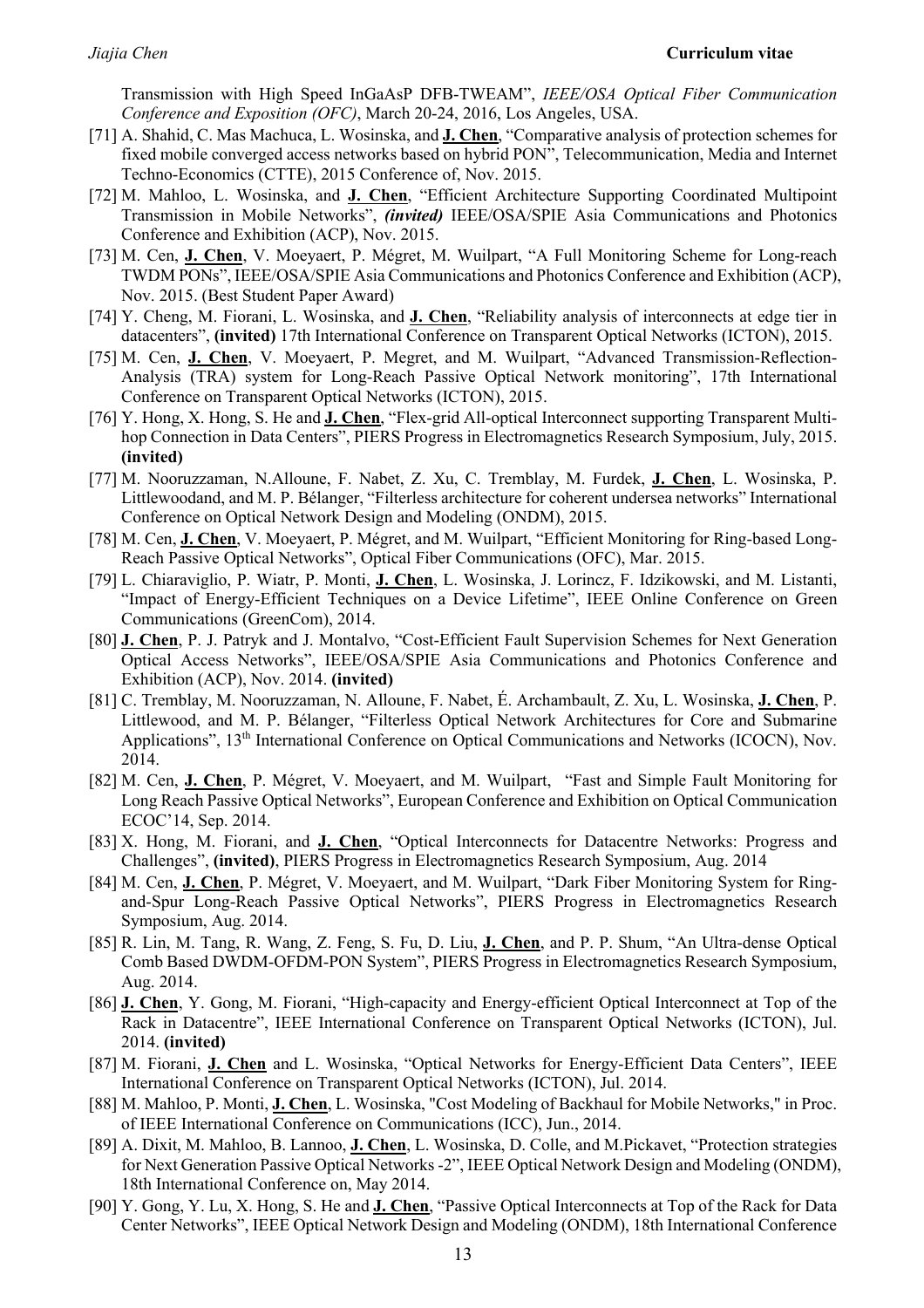on, May 2014.

- [91] P. Wiatr, **J. Chen**, P. Monti, and L. Wosinska, "Energy Efficiency and Reliability Tradeoff in Optical Core Networks", Optical Fiber Communications (OFC), Mar. 2014.
- [92] M. Cen, P. Mégret, **J. Chen**, V. Moeyaert, M. Wuilpart, "Localization and quantification of reflective events along an optical fiber using a two-wavelength TRA", IEEE Photonics Benelux Chapter, Symposium, Nov. 2013.
- [93] **J. Chen**, S. Poudel, and P. J. Urban, "Fault Monitoring for Multi-operator and Multi-service WDM PON", IEEE/OSA/SPIE Asia Communications and Photonics Conference and Exhibition (ACP), Nov. 2013.
- [94] **J. Chen**, "Efficient Resiliency Mechanisms for Next Generation Passive Optical Networks", **(invited)**, 9th International Conference on Information, Communications and Signal Processing, Next-generation Passive Optical Network, December 2013.
- [95] L. Wosinska, **J. Chen**, and P. Monti, "Next Generation Optical Access Network Architectures: What is the Best Option?", International Microwave and Optoelectronics Conference, August 2013, Rio de Janeiro, Brazil.
- [96] P. Wiatr, **J. Chen**, P. Monti, and L. Wosinska, "Energy Saving in Access Networks: Gain or Loss from the Cost Perspective?", IEEE International Conference on transparent Optical Networks ICTON, June 2013.
- [97] C. Tremblay, Z. Xu, É. Archambault, G. Mantelet, **J. Chen**, L. Wosinska, M. P. Bélanger, P. Littlewood, "Proposed Filterless Architecture and Control Plane for Emerging Flexible Coherent Networks", IEEE International Conference on transparent Optical Networks ICTON, June 2013.
- [98] P. Wiatr, **J. Chen**, P. Monti, and L. Wosinska, "Green WDM-PONs: Exploiting traffic diversity to guarantee packet delay limitation," IEEE Optical Network Design and Modeling (ONDM), 17th International Conference on, April 2013, Brest, France.
- [99] **J. Chen**, P. J. Urban and L. Wosinska, "Fast Fault Monitoring Technique for Reliable WDM PON: Achieving Significant Operational Saving", Optical Fiber Communications (OFC), Mar. 2013, Anaheim, USA.
- [100] F. Abtahi, C. Cavdar, **J. Chen**, S. Khanmohamadi, L. Wosinska, G. Mantelet, E. Archambault, C. Tremblay and M. P. Belanger, "Optimal Design of Cost- and Energy-Efficient Scalable Passive Optical Backbone Networks", IEEE/OSA/SPIE Asia Communications and Photonics Conference and Exhibition (ACP), Nov. 2012, Guangzhou, China.
- [101] M. Chincoli, L. Valcarenghi, **J. Chen**, P. Monti, and L. Wosinska, "Investigating the Energy Savings of Cyclic Sleep with Service Guarantees in Long Reach PONs", IEEE/OSA/SPIE Asia Communications and Photonics Conference and Exhibition (ACP), Nov. 2012, Guangzhou, China.
- [102] **J. Chen**, M. Mahloo, and L. Wosinska, "Reducing the Impact of Failures in Next Generation Optical Access Networks", (**invited**), IEEE/OSA/SPIE Asia Communications and Photonics Conference and Exhibition (ACP), Nov. 2012, Guangzhou, China.
- [103] L. Wosinski, **J. Chen** and L. Wosinska, "Si-based monolithically integrated triplexer transceiver for FTTH applications", SPIE Photonics North, Jun. 2012, Canada.
- [104] A. Dixit, **J. Chen**, M. Mahloo, B. Lannoo, D. Colle and M. Pickavet, "Efficient Protection Schemes for Hybrid WDM/TDM Passive Optical Networks", IEEE International Conference on Communications (ICC), New Trends in Optical Networks Survivability, Jun. 2012, Canada.
- [105] C. Mas Machuca, M. Mahloo, **J. Chen** and L. Wosinska "Protection Cost Evaluation of Two WDMbased Next Generation Optical Access Networks", IEEE/OSA/SPIE Asia Communications and Photonics Conference and Exhibition (ACP), Nov. 2011, Shanghai, China.
- [106] M. Furdek, **J. Chen**, N. Skorin-Kapov, and L. Wosinska, "Compound attack-aware routing and wavelength assignment against power jamming", IEEE/OSA/SPIE Asia Communications and Photonics Conference and Exhibition (ACP), Nov. 2011, Shanghai, China.
- [107] S. Khanmohamadi, **J. Chen**, F. Abtahi, L. Wosinska, A. Cassidy, E. Archambault, C. Tremblay, S. Asselin, P. Littlewood, and M. Bélanger, "Semi-filterless optical network: a cost-efficient passive wide area network solution with effective resource utilization", IEEE/OSA/SPIE Asia Communications and Photonics Conference and Exhibition (ACP), Nov. 2011, Shanghai, China.
- [108] M. Mahloo, A. Gavler, **J. Chen**, S. Junique, V. Nordell, and L. Wosinska, "Off-loading the aggregation networks by locality-aware peer-to-peer based content distribution", IEEE/OSA/SPIE Asia Communications and Photonics Conference and Exhibition (ACP), Nov. 2011, Shanghai, China.
- [109] C. Mas Machuca, **J. Chen**, and L. Wosinska, "Cost dependency on protection of optical access networks for dense urban areas," IEEE International Conference on transparent Optical Networks ICTON2011, June 2011.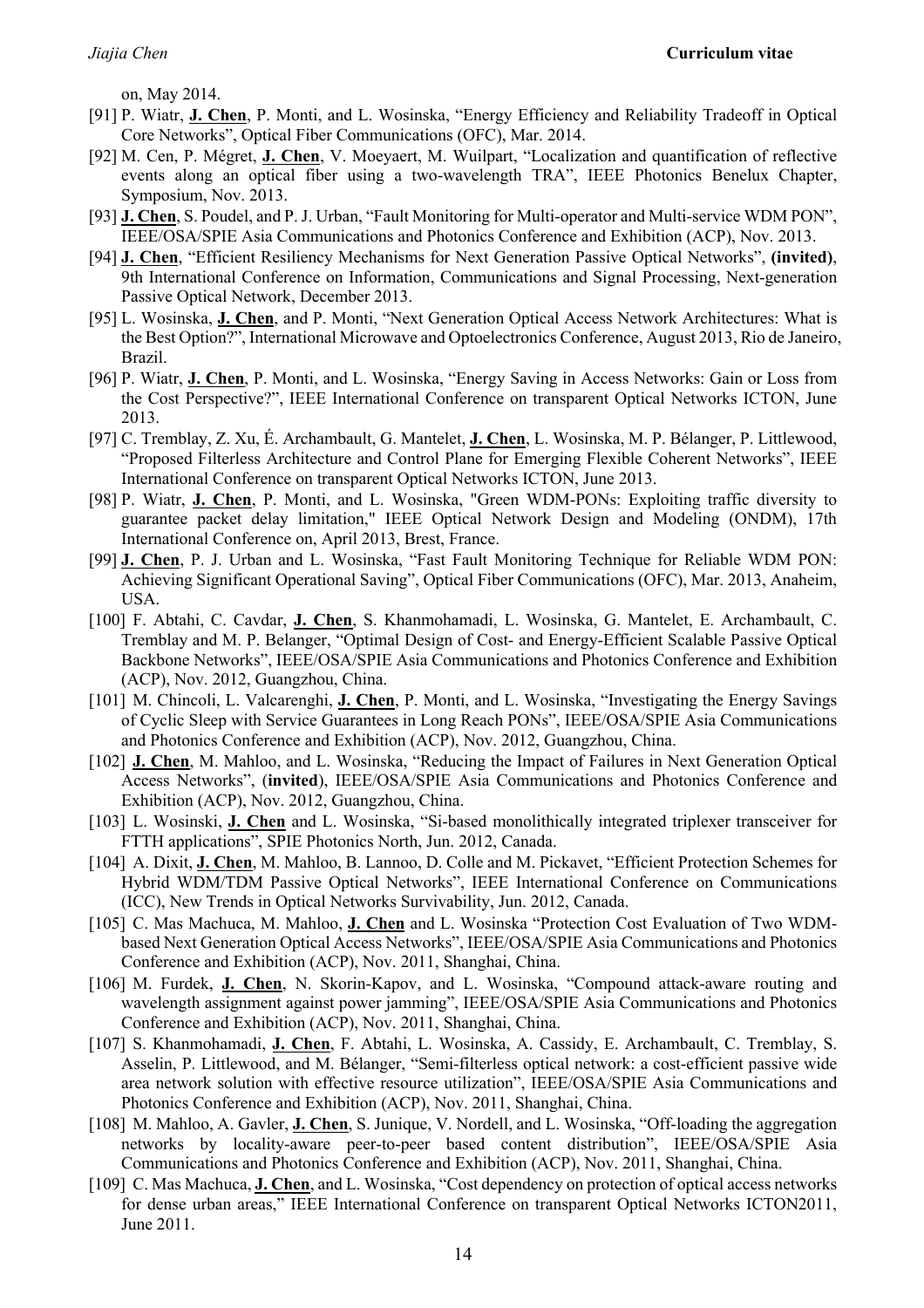- [110] M. Jose PerozaMarval, **J. Chen**, L. Wosinska, and A. Fumagalli, "Adaptive Routing Based on Summary Information Mitigates the Adverse Impact of Outdated Control Messages," IEEE International Conference on transparent Optical Networks ICTON2011, June 2011.
- [111] **J. Chen**, S. Khanmohamadi, F. Abtahi, L. Wosinska, Z. Xu, A. Cassidy, C. Tremblay, Paul Littlewood, S. Asselin and M. P. Bélanger, "Passive Wide Area Network Solutions: Filterless and Semi-Filterless Optical Networks," (**invited**), IEEE International Conference on transparent Optical Networks ICTON2011, June 2011.
- [112] C. Mas Machuca, **J. Chen**, and L. Wosinska, "Impact of Protection to Capital and Operational Expenditures of Optical Access Networks," InformationsTechnischeGesellschaftim VDE (ITG), May 2011, Leipzig, Germany.
- [113] C. Mas Machuca, **J. Chen**, L. Wosinska, M. Mahloo, and K. Grobe, "Fiber Access Networks: Reliability and Power Consumption Analysis," 15th International Conference on Optical Networking Design and Modeling - ONDM 2011, February 2011, Bologna, Italy.
- [114] **J. Chen**, and L. Wosinska, "Advances in Fiber Access Networks Development: Efficient Resource Allocation and Cost Effective Protection", Photonics West, January 2011. (**invited**)
- [115] **J. Chen**, M. De Andrade, B. Skubic, J. Ahmed, and L. Wosinska, "Enhancing IPACT with limited service for multi-thread DBA in long-reach EPON," IEEE/OSA/SPIE Asia Communications and Photonics Conference and Exhibition (ACP), Dec. 2010, Shanghai, China.
- [116] A. Mitcsenkov, M. Kantor, K. Casier,B. Lannoo,K. Wajda, **J. Chen**, and L. Wosinska, "Geographic model for cost estimation of FTTH deployment: Overcoming inaccuracy in uneven-populated areas," IEEE/OSA/SPIE Asia Communications and Photonics Conference and Exhibition (ACP), Dec. 2010, Shanghai, China.
- [117] A. Jirattigalachote, N. Skorin-Kapov, M. Furdek, **J. Chen**, P. Monti, and L. Wosinska, "Limiting physical-layer attack propagation with power equalization placement in transparent WDM networks," IEEE/OSA/SPIE Asia Communications and Photonics Conference and Exhibition (ACP), Dec. 2010, Shanghai, China.
- [118] C. Mas Machuca, **J. Chen**, and L. Wosinska, "PON protection architectures achieving total cost reduction," IEEE/OSA/SPIE Asia Communications and Photonics Conference and Exhibition (ACP), Dec. 2010, Shanghai, China.
- [119] **J. Chen**, and L. Wosinska, "Reliable Overlaid PON Architecture using WDM with Shared Protection", 36th European Conference and Exhibition on Optical Communication ECOC'10, Sep. 2010, Torino, Italy.
- [120] M. Kantor, K. Wajda, B. Lannoo, K. Casier, S. Verbrugge, M. Pickavet, L. Wosinska, **J. Chen**, and A. Mitcsenkov, "General framework for techno-economic analysis of next generation access networks", IEEE International Conference on transparent Optical Networks ICTON2010, June 2010, Munich, Germany.
- [121] L. Wosinska, **J. Chen** and P. Monti, "What Photonics Can Do for Switching in Transparent Optical Networks", IEEE 15th European Conference on Networks and Optical Communications, NOC'10, June 2010.
- [122] L. Wosinska, and **J. Chen**, "How Much to Pay for Protection in Fiber Access Networks: Cost and Reliability Tradeoff", IEEE International Symposium on Advanced Networks and Telecommunication Systems ANTS2009, Delhi, December 2009.
- [123] B. Skubic, B. Chen, **J. Chen**, J. Ahmed, and L. Wosinska, "Improved scheme for estimating TCONT bandwidth demand in status reporting DBA for NG-PON", IEEE/OSA/SPIE Asia Communications and Photonics Conference ACP2009, Shanghai, November 2009.
- [124] M. Kantor, K. Wajda, L. Wosinska, and **J. Chen**: "Techno-ekonomicznaanalizamechanizmówprotekcji w optycznychsieciachdostępowych" (in Polish), KSTiT 2009, 16-18 September, 2009, Warsaw, Poland.
- [125] L. Wosinska, **J. Chen**, C. Mas Machuca, and M. Kantor, "Impact of Protection Mechanisms on Cost in PONs", IEEE International Conference on transparent Optical Networks ICTON2009, June 2009.
- [126] B. Lannoo, M. Kantor, L. Wosinska, K. Casier, J. Van Ooteghem, S. Verbrugge, **J. Chen**, K. Wajda, M. Pickavet, "Economic analysis of future access network deployment and operation", IEEE International Conference on transparent Optical Networks ICTON2009, June 2009.
- [127] L. Wosinska and **J. Chen**, "Reliability Performance Analysis vs. Deployment Cost of Fiber Access Networks", 7th International Conference on Optical Internet, COIN, Oct. 2008.
- [128] **J. Chen**, A. Jirattigalachote, L. Wosinska, and L. Thylén, "Novel Node Architectures for Wavelength-Routed WDM Networks with Wavelength Conversion Capability", 34th European Conference and Exhibition on Optical Communication ECOC'08, Sep. 2008.
- [129] **J. Chen**, L. Wosinska, M. Kantor, and L. Thylén, "Comparison of Hybrid WDM/TDM Passive Optical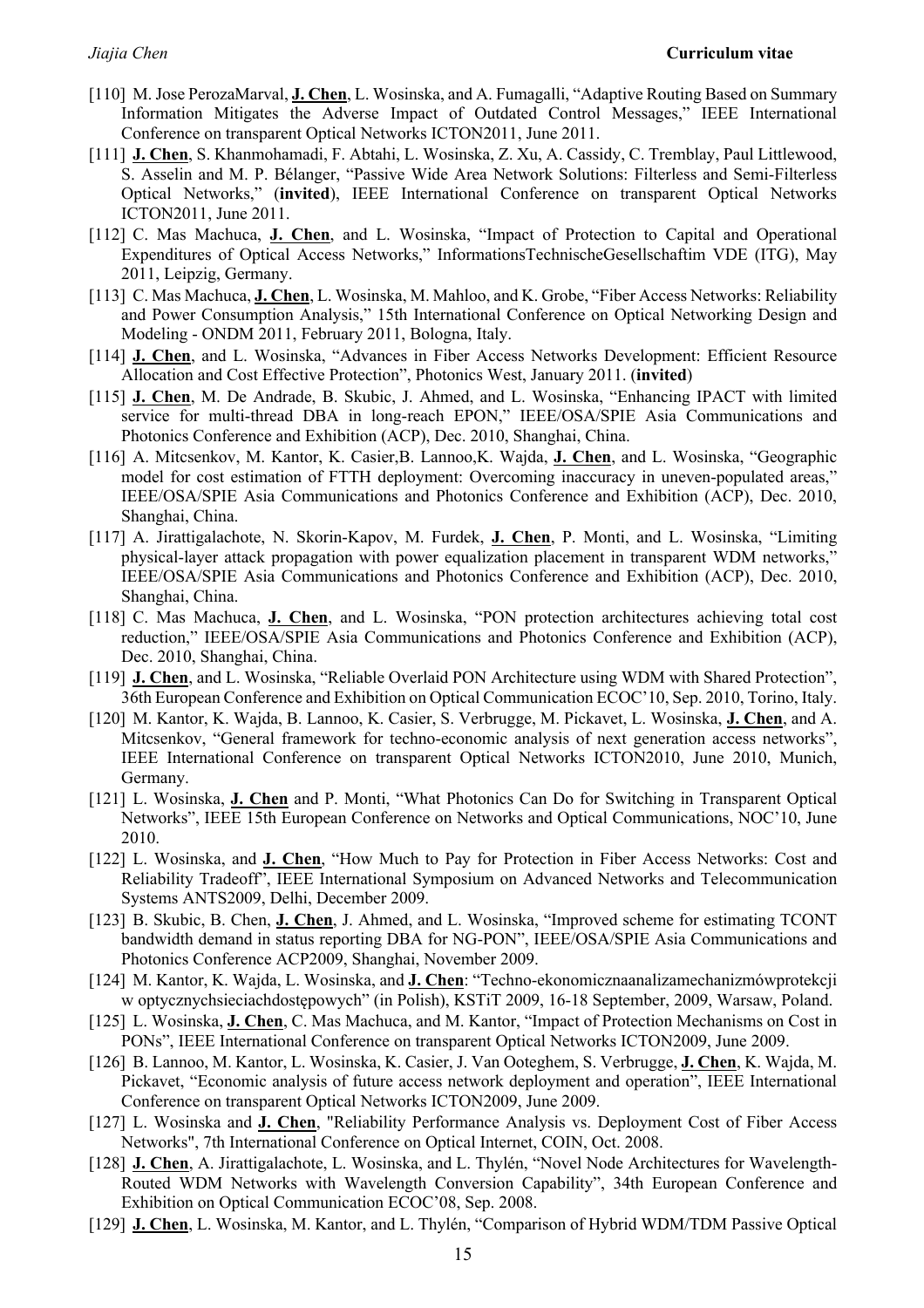Networks (PONs) with Protection", 34th European Conference and Exhibition on Optical Communication ECOC'08, Sep. 2008.

- [130] **J. Chen**, B. Chen, and L. Wosinska, "A Novel Joint Scheduling Algorithm for Multiple Services in 10G EPON" SPIE APOC Asia-Pacific Optical Communication, Oct. 2008 (Best student paper award).
- [131] C. Guo, **J. Chen**, D. Wang, M. Jiang, and B. Chen, "Experimental Demonstration of a Hybrid 1/2 dimentional En/Decoding Optical Code Division Multiple Access System", SPIE APOC Asia-Pacific Optical Communication, Oct. 2008
- [132] L. Wosinska, **J. Chen** and C. M. Machuca, "Techno-economical Evaluation of Selected Passive Optical Network Architectures" IEEE International Conference on transparent Optical Networks ICTON2008, Jun. 2008.
- [133] **J. Chen**, L. Wosinska, M. Tacca, and A. Fumagalli, "Dynamic Routing Based on Information Summary-LSA in WDM Networks with Wavelength Conversion", IEEE International Conference on transparent Optical Networks ICTON2008, Jun. 2008.
- [134] N. Skorin-Kapov, **J. Chen** and L. Wosinska, "A Tabu Search Algorithm for Attack-Aware Lightpath Routing", IEEE International Conference on transparent Optical Networks ICTON2009, Jun. 2008.
- [135] M. Kantor, **J. Chen**, L. Wosinska and K. Wajda, "Techno-economic Analysis of PON Protection Schemes" BroadBand Europe Dec.2007.
- [136] L. Wosinska, **J. Chen**, M. Kantor and K. Wajda, "Reliability and Cost Analysis of Passive Optical Networks", ICTON-MW'07 RTON, Dec. 2007.
- [137] **J. Chen**, L. Wosinska and S. He, "A Novel Protection Scheme for Hybrid WDM/TDM PONs", SPIE APOC Asia-Pacific Optical Communication, Nov. 2007 (Best student paper award).
- [138] **J. Chen**, L. Wosinska, L. Thylén and S. He, "Novel Architectures of Asynchronous Optical Packet Switch", 33rd ECOC European Conference and Exhibition on Optical Communication, Sep. 2007.
- [139] L. Wosinska and **J. Chen**, "Reliability Performance of Passive Optical Networks", IEEE International Conference on transparent Optical Networks ICTON2007, Jul. 2007.
- [140] **J. Chen**, and L. Wosinska, "Performance Analysis of Protection Schemes Compatible with Smooth Migration from TDM-PON to Hybrid WDM/TDM-PON", Optical Fiber Communications (OFC), Mar. 2007.
- [141] L. Wosinska, and **J. Chen**, "Contention Resolution in an Asynchronous All-optical Packet Switch", international conference on photonics in switching, Oct. 2006.
- [142] **J. Chen**, B. Chen, and S. He, "A Novel Hierarchical Algorithm for Intra-ONU Scheduling in an Ethernet Passive Optical Network", SPIE APOC Asia-Pacific Optical Communication, Sep. 2005.

#### *Books:*

[1] **J. Chen** and L. Wosinska "Efficient Next-Generation Optical Networks: Design and Analysis of Fiber Access and Core Networks", VDM Verlag, Dr Muller Aktiengesellschaft& Co. KG, ISBN: 978-3-639- 22413-9, 2010.

#### *Book chapters:*

- [1] J. Li, X. Shen, L. Chen and **J. Chen**, "Low-Latency Strategies for Service Migration in Fog Computing Enabled Cellular Networks", March 2020, DOI: 10.5772/intechopen.91439.
- [2] F. Yaghoubi, M. Mahloo, L. Wosinska, P. Monti, F. S. Farias, J. C. W. A. Costa, and **J. Chen**, "Technoeconomic and Business Feasibility Analysis of 5G Transport Networks", in Optical and Wireless Convergence for 5G Networks, First Edition, John Wiley&Sons Ltd, 2019.
- [3] M. Forzati, **J. Chen**, M. Kantor, B. Lannoo, C. Popp Larsen, C. Mattsson, A. Mitcsenkov, G. Parca, E. Pereira, A. Pinto, A. Teixeira, L. Wosinska and M. Zuhdi, "Economics of Next-Generation Networks", in Optical Transmission - The FP7 BONE Project Experience, pp. 235-274, Springer, 2012.
- [4] P. Monti, C. Cavdar, **J. Chen**, L. Wosinska, and A. Fumagalli, "New Dimensions for Survivable Service Provisioning in Optical Backbone and Access Networks," in Resilient Optical Network Design: Advances in Fault-Tolerant Methodologists, Mark Leeson and Yousef Kavian (Eds.), IGI Global, Hershey, PA, USA, accepted for publication, 2011.
- [5] B. Skubic, **J. Chen**, J. Ahmed, B. Chen, and L. Wosinska, "Dynamic Bandwidth Allocation in EPON and GPON", in Convergence of Mobile and Stationary Next-Generation Networks (K. Iniewski), John Wiley & Sons, Inc., Hoboken, NJ, USA. 2010.
- [6] P. Kourtessis, C. Almeida, C.-H. Chang, **J. Chen**, S. Di Bartolo, P. Fasser, M. Gagnaire, E. Leitgeb, M. Lima, M. Löschnigg, M. Marciniak, N. Pavlovic, Y. Shachaf, A. Luis Jesus Teixeira, G. Maria Tosi Beleffi, and L. Wosinska, "Evolution of Optical Access Networks", COST 291 - Towards Digital Optical